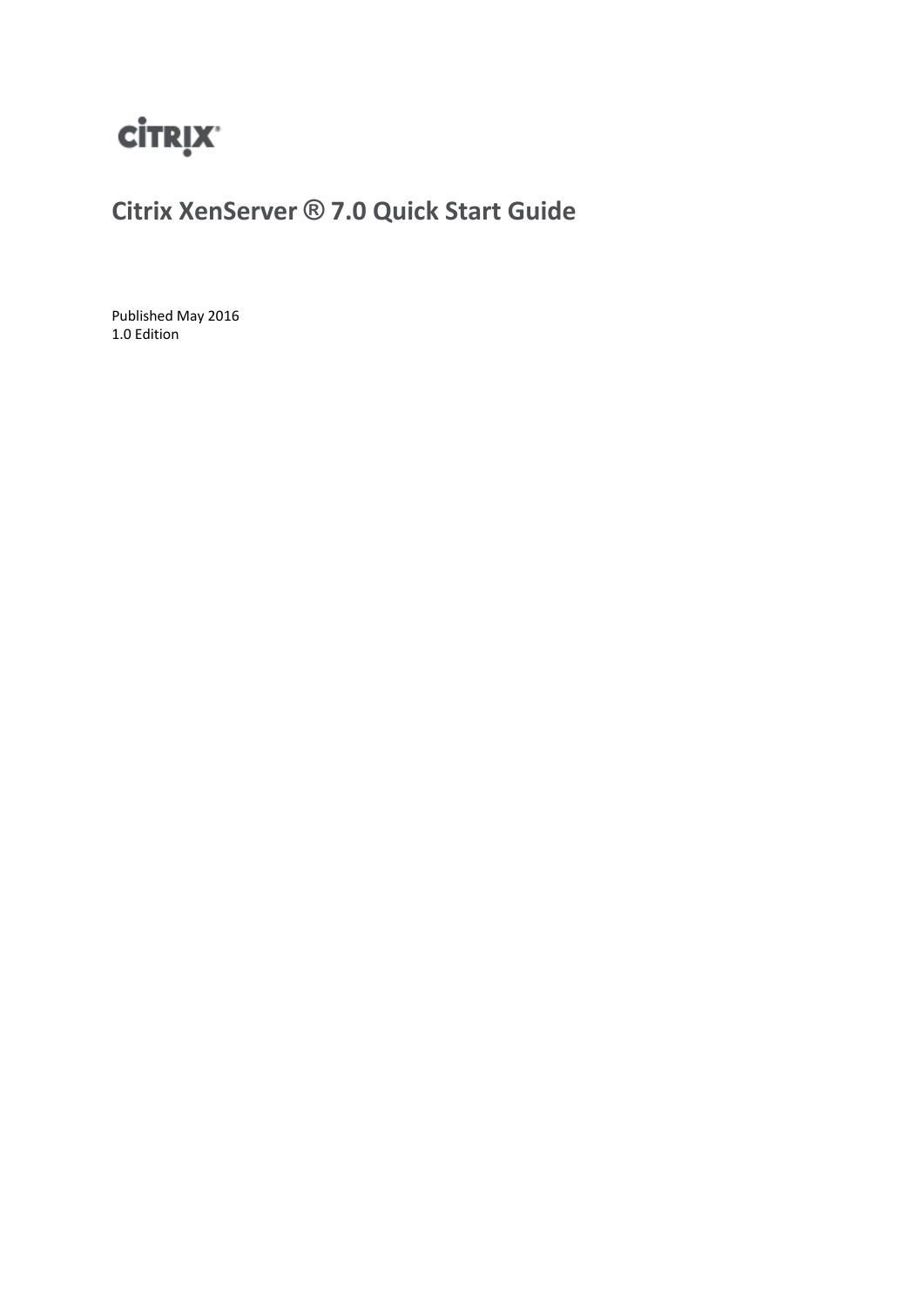

Citrix XenServer ® 7.0 Quick Start Guide

Copyright © 2016 Citrix Systems. Inc. All Rights Reserved. Version: 7.0

Citrix, Inc. 851 West Cypress Creek Road Fort Lauderdale, FL 33309 United States of America

**Disclaimers**

This document is furnished "AS IS." Citrix, Inc. disclaims all warranties regarding the contents of this document, including, but not limited to, implied warranties of merchantability and fitness for any particular purpose. This document may contain technical or other inaccuracies or typographical errors. Citrix, Inc. reserves the right to revise the information in this document at any time without notice. This document and the software described in this document constitute confidential information of Citrix, Inc. and its licensors, and are furnished under a license from Citrix, Inc.

Citrix Systems, Inc., the Citrix logo, Citrix XenServer and Citrix XenCenter, are trademarks of Citrix Systems, Inc. and/or one or more of its subsidiaries, and may be registered in the United States Patent and Trademark Office and in other countries. All other trademarks and registered trademarks are property of their respective owners.

**Trademarks** Citrix® XenServer ® XenCenter ®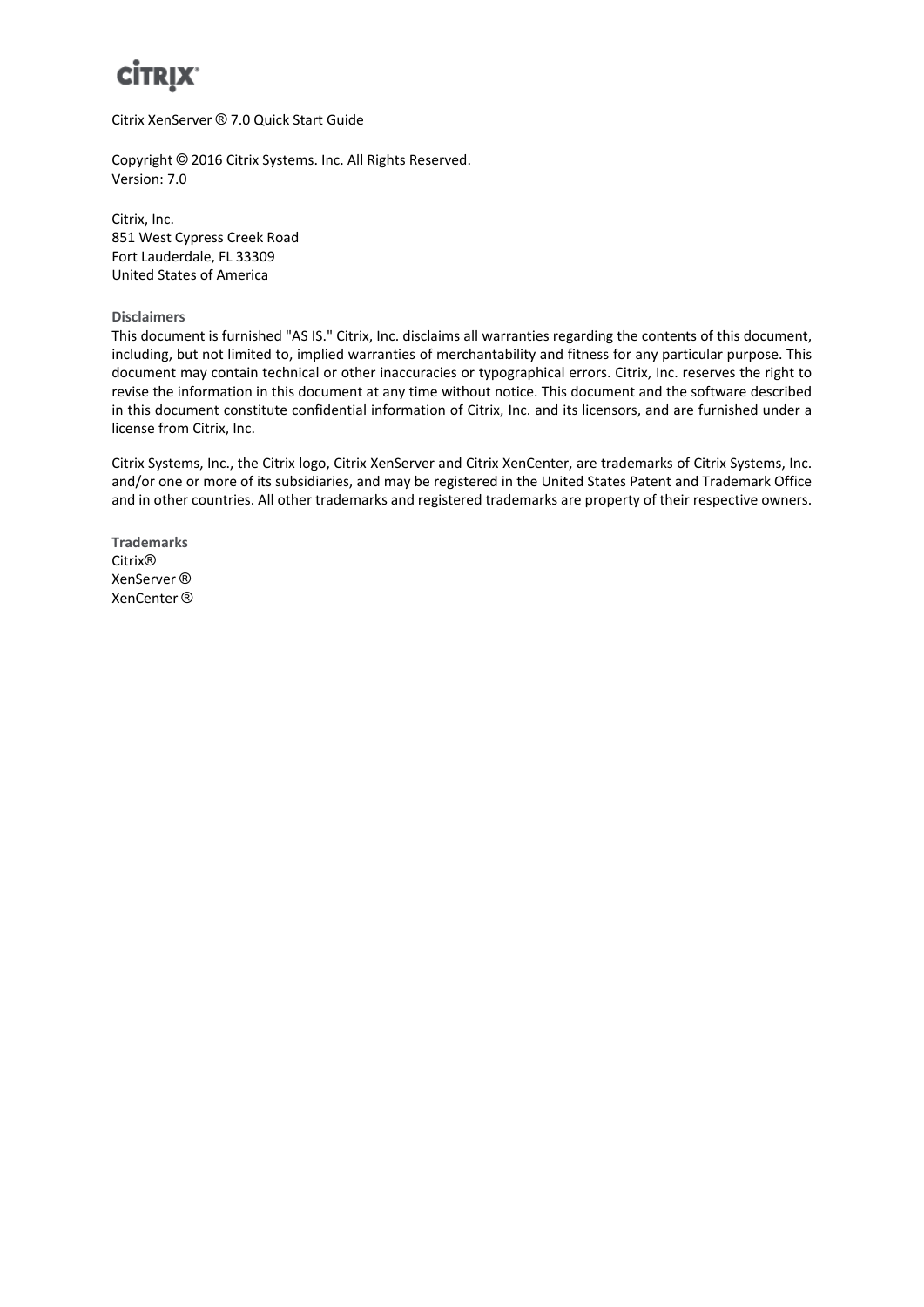### **Contents**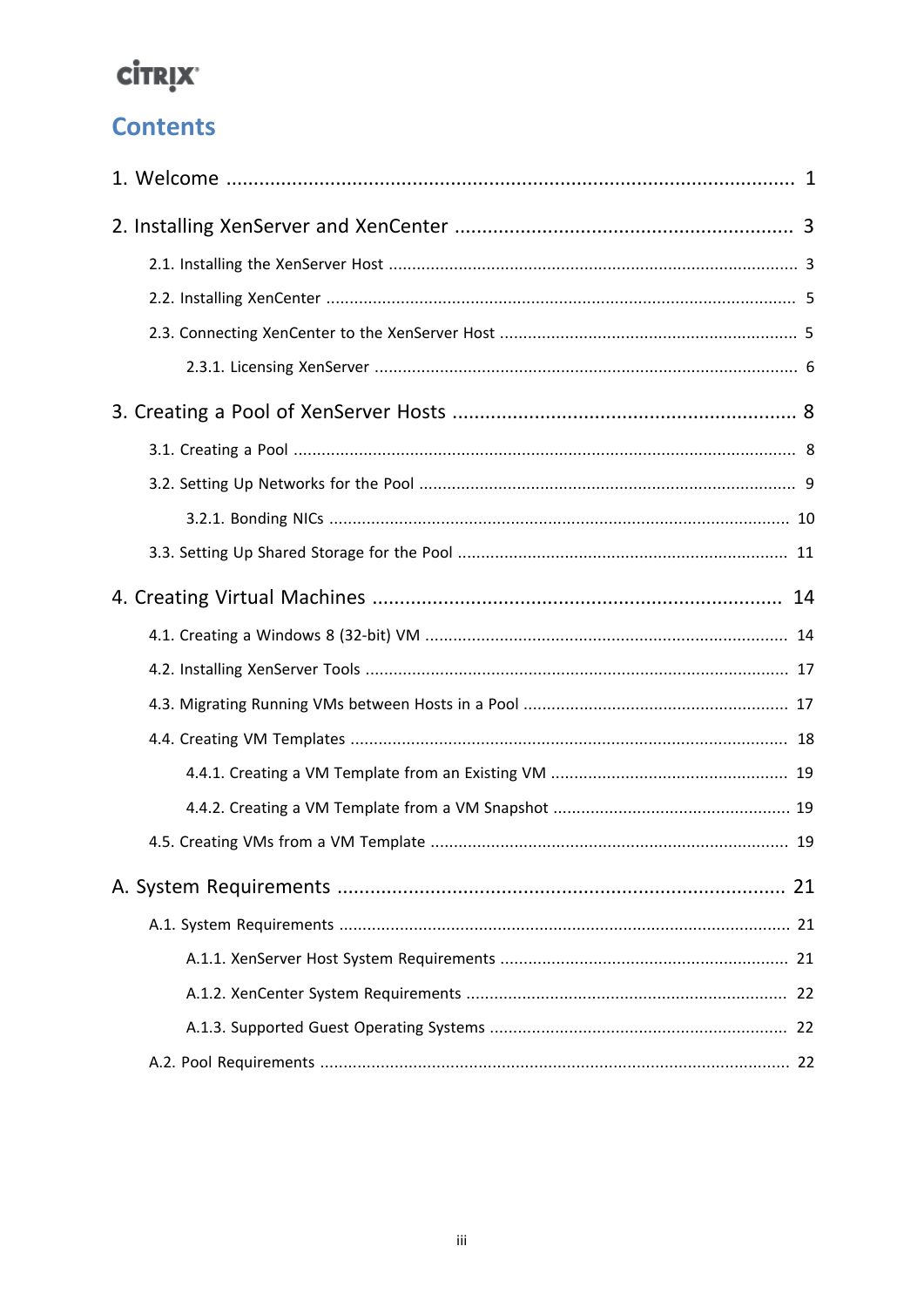# <span id="page-3-0"></span>**CİTRIX Chapter 1. Welcome**

The XenServer Quick Start Guide steps through the installation and configuration essentials to get XenServer and its graphical, Windows-based user interface, XenCenter, up and running. After installation, it takes you through the process of creating Windows virtual machines (VMs) and then making customized virtual machine templates from which you can quickly create multiple, similar VMs. Finally, this guide demonstrates how to create a pool of hosts, which provides the foundation to migrate running VMs between hosts using XenMotion.

Focusing on the most basic deployment scenarios, this guide aims to get you set up quickly.

This guide is primarily intended for new users of XenServer and XenCenter. It is intended for those who wish to administer XenServer using XenCenter. For information on how to administer XenServer using the Linux-based xe commands through the XenServer Command Line Interface (CLI), please refer to the *XenServer Administrator's Guide*.

This guide will take you through:

- **Installing XenServer and XenCenter**
	- Installing XenServer on a physical host
	- Installing XenCenter
	- Connecting XenCenter to the XenServer host
	- Activating XenServer
- **Creating Virtual Machines**
	- Creating a Windows VM
	- Making VM templates: from an existing VM and from a VM snapshot
	- Creating VMs from VM templates
- **Creating a Pool of XenServer Hosts**
	- Creating a pool of hosts
	- Setting up shared storage for the pool
	- Copying VMs to shared storage
	- Migrating running VMs between hosts in a pool (XenMotion)

#### **Terminology and Abbreviations**

- *Host* a physical computer that runs XenServer
- *Virtual Machine (VM)* a computer composed entirely of software that can run its own operating system and applications as if it were a physical computer; a VM behaves exactly like a physical computer and contains its own virtual (software-based) CPU, RAM, hard disk and network interface card (NIC)
- *Pool* a single managed entity that binds together multiple XenServer hosts and their VMs
- *Storage Repository (SR)* a storage container in which virtual disks are stored

#### **XenServer Major Components**

**XenServer** is a complete server virtualization platform, optimized for both Windows and Linux virtual servers, with all the capabilities required to create and manage a virtual infrastructure.

XenServer runs directly on server hardware without requiring an underlying operating system, which results in an efficient and scalable system. XenServer works by abstracting elements from the physical machine (such as hard drives, resources and ports) and allocating them to the virtual machines (VMs) running on it.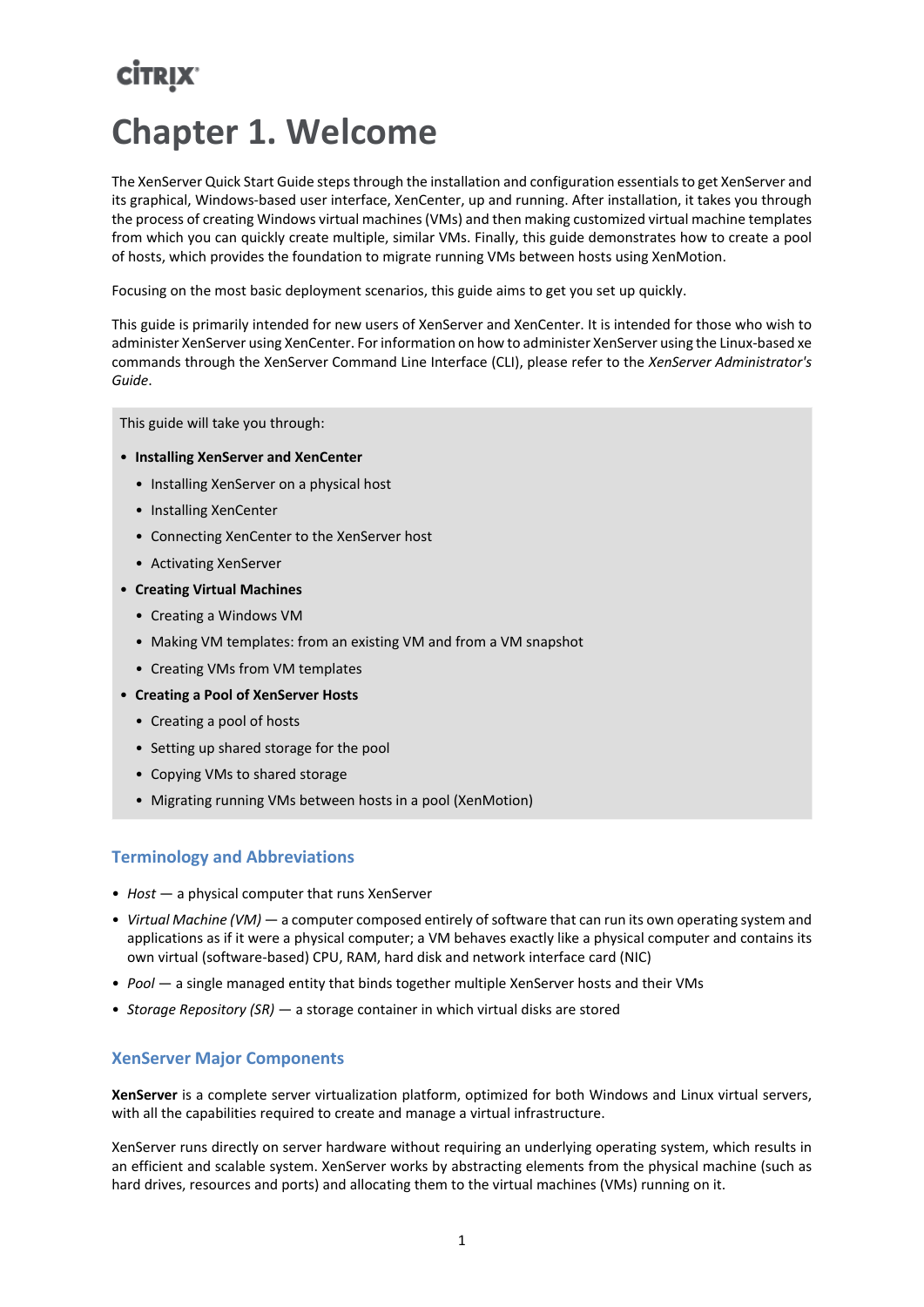XenServer lets you create VMs, take VM disk snapshots and manage VM workloads.

**XenCenter** is a graphical, Windows-based user interface. XenCenter allows you to manage XenServer hosts, pools and shared storage, and to deploy, manage and monitor VMs from your Windows desktop machine.

The XenCenter *Online Help* is also a great resource for getting started with XenCenter. Press F1 at any time to access context-sensitive information.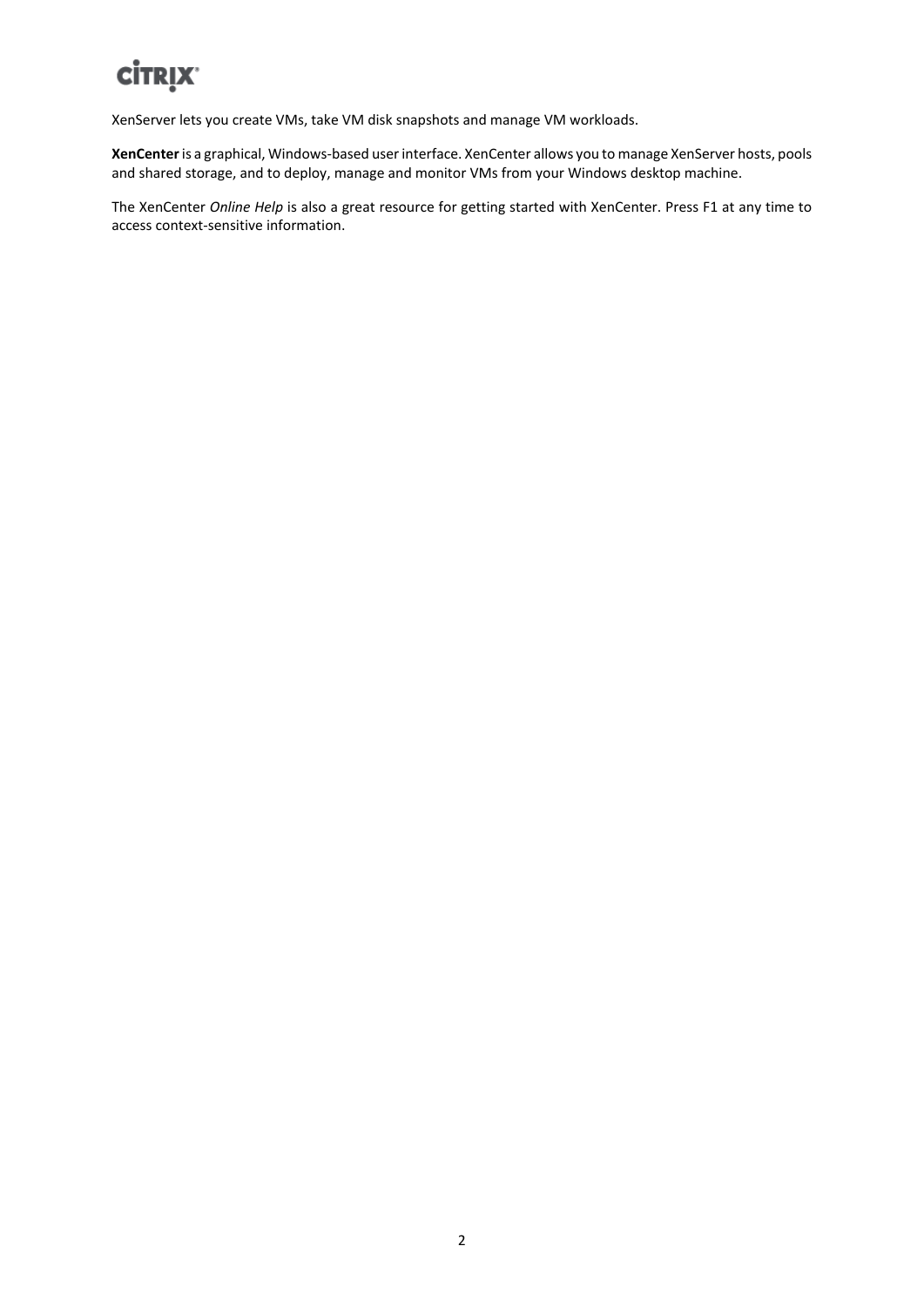# <span id="page-5-0"></span>**Chapter 2. Installing XenServer and XenCenter**

This chapter steps through installing XenServer on a single physical host, installing XenCenter on a Windows computer, and connecting them to form the infrastructure for creating and running virtual machines (VMs).

To get started, you need at least two separate physical computers: one to be the XenServer host and the other to run the XenCenter application. The XenServer host computer is dedicated entirely to the task of running XenServer — hosting VMs — and is **not** used for other applications. The computer that runs XenCenter can be any general-purpose Windows computer that satisfies the hardware requirements and can be used to run other applications too. For a detailed description of the system requirements, see Appendix A, *[System Requirements](#page-23-0)*.

You will need the main XenServer installation file which contains the basic packages required to set up XenServer on your host and to install XenCenter on your Windows computer. You can download the installer (ISO file format) and burn it to a CD. To download the installer, visit the [XenServer Downloads](https://www.citrix.com/downloads/xenserver/product-software.html) page.

In this chapter, you will:

- **Install the XenServer host**
- **Install XenCenter**
- **Connect XenCenter to the XenServer host**
- **Activate XenServer**

### <span id="page-5-1"></span>**2.1. Installing the XenServer Host**

All hosts have at least one IP address associated with them. If you want to configure a static IP address for the host (instead of using DHCP), it is helpful to have the static IP address on hand before beginning this procedure.

**To install the XenServer host**

1. Insert the main installation CD into the DVD drive of the host computer.

#### **Warning:**

Installing XenServer will overwrite data on any hard drives that you select to use for the installation. Back up any data that you wish to preserve before proceeding.

- 2. Restart the host computer.
- 3. Boot from the DVD drive (if necessary, see your hardware vendor documentation for information on changing the boot order).
- 4. Following the initial boot messages and the **Welcome to XenServer** screen, select your keyboard layout for the installation.

**Tip:**

Throughout the installation, quickly advance to the next screen by pressing **F12**. For general help, press **F1**.

- 5. When the **Welcome to XenServer Setup** screen is displayed, select **Ok**.
- 6. Read and accept the XenServer End User License Agreement (EULA).

**Note:**

If you now see a **System Hardware** warning screen and suspect that hardware virtualization assist support is available on your system, check the support site of your hardware manufacturer for BIOS upgrades.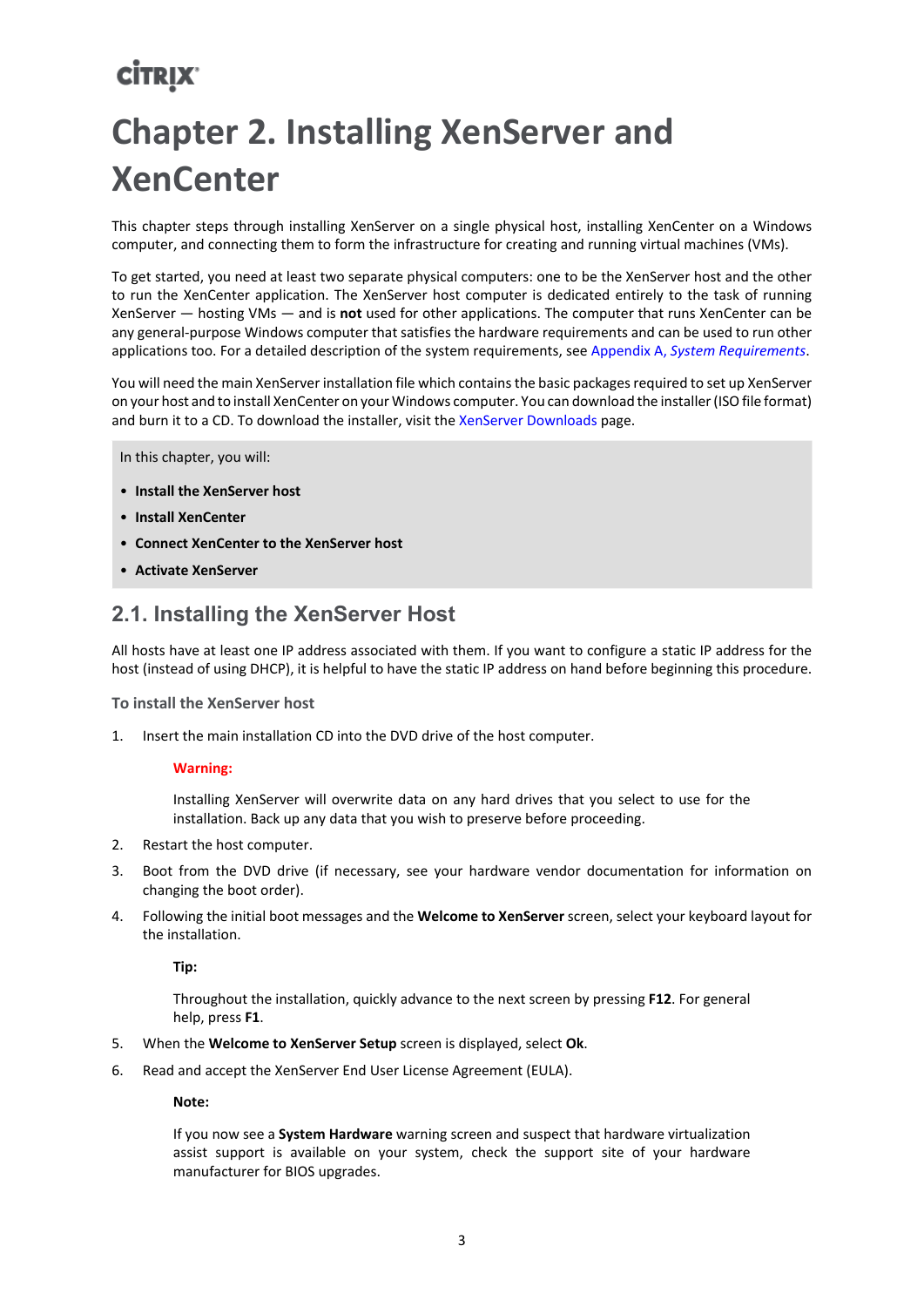- 7. Select **Ok** to perform a clean installation.
- 8. If you have multiple hard disks, choose a Primary Disk for the installation. Select **Ok**.

Choose which disk(s) you would like to use for virtual machine storage. Choose **Ok**.

9. Select **Local media** as your installation source.

**Note:**

For information on using HTTP, FTP, or NFS as your installation source, see the *XenServer Installation Guide*.

- 10. When prompted about if you would like to install any supplemental packs, choose **No** to continue.
- 11. Select **Skip Verification**, and then choose **Ok**.

#### **Note:**

If you encounter problems during installation, verify the installation source.

- 12. Create and confirm a root password, which the XenCenter application will use to connect to the XenServer host.
- 13. Set up the management interface that will be used to connect to XenCenter.

If your computer has multiple network interface cards (NICs), select the NIC which you want to use for management traffic (typically the first NIC). A network port that is not tagged as a VLAN is required for the management interface.

- 14. Configure the Management NIC IP address with a static IP address or use DHCP.
- 15. Specify the hostname and the DNS configuration manually or automatically through DHCP.

If you manually configure the DNS, enter the IP addresses of your primary (required), secondary (optional), and tertiary (optional) DNS servers in the fields provided.

- 16. Select your time zone.
- 17. Specify how you would like the server to determine local time: using NTP or manual time entry. Choose **Ok**.

If using NTP, you can then specify if the DHCP sets the time server, or enter at least one NTP server name or IP address in the fields below.

- 18. Select **Install XenServer**.
- 19. If you selected to set the date and time manually, you will be prompted to do so.
- 20. From the **Installation Complete** screen, eject the installation CD from the drive, and then select **Ok** to reboot the server.

After the server reboots, XenServer displays **xsconsole**, a system configuration console.

**Note:**

Make note of the IP address displayed. You will use this when you connect XenCenter to the host.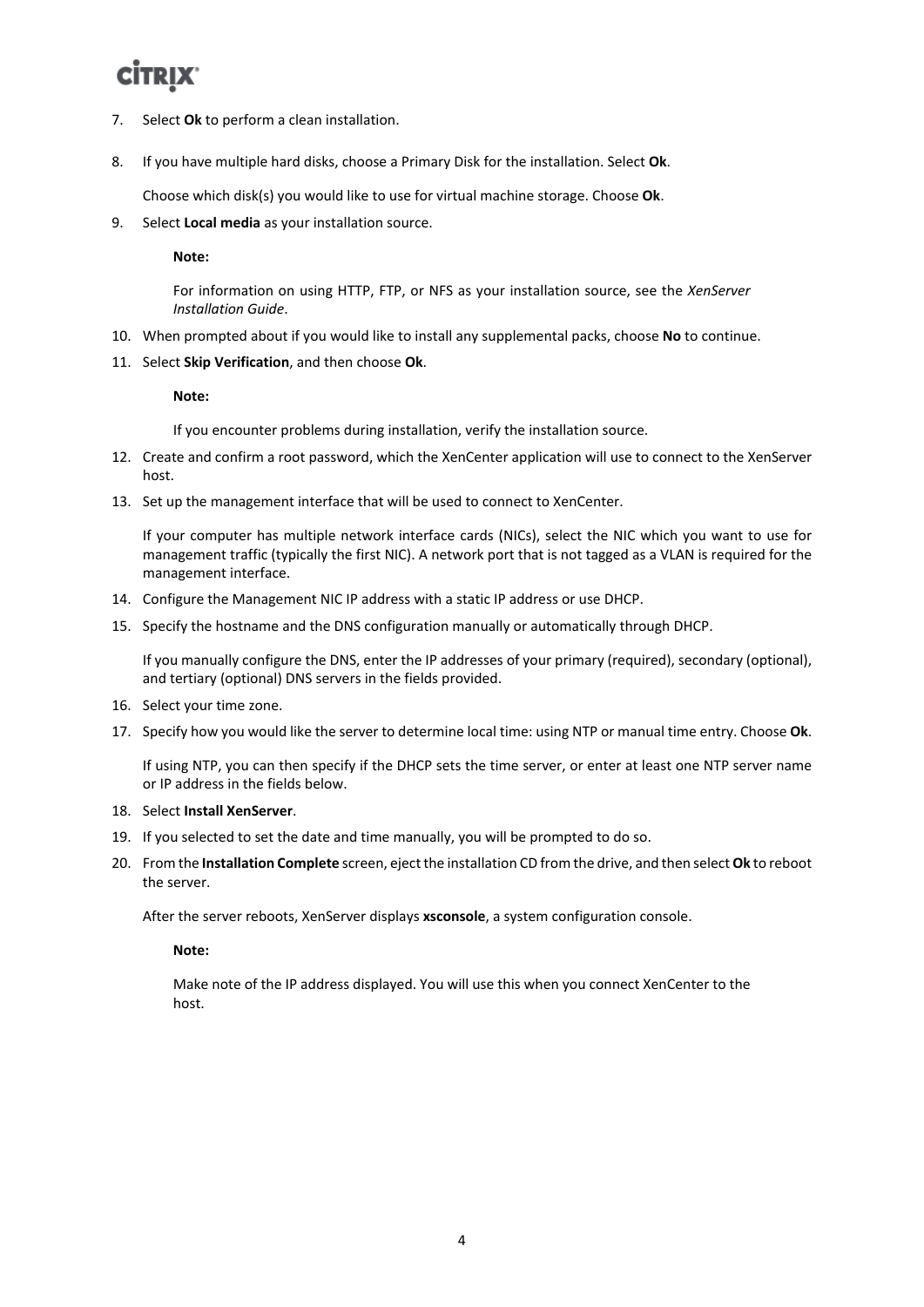

### <span id="page-7-0"></span>**2.2. Installing XenCenter**

XenCenter is typically installed on your local workstation or laptop.

**To install XenCenter**

- 1. Insert the main installation CD into the DVD drive of the computer which you want to run XenCenter.
- 2. Open the client\_install folder on the CD. Double-click XenCenterSetup.exe to begin the installation.
- 3. Follow the Setup wizard, which allows you to modify the default destination folder and then to install XenCenter.

### <span id="page-7-1"></span>**2.3. Connecting XenCenter to the XenServer Host**

This procedure lets you add a host to XenCenter.

**To connect XenCenter to the XenServer host**

1. Launch XenCenter.

The program opens to the **Home** tab.



2. Click the **ADD a server** icon to open the **Add New Server** dialog box.



**Note:**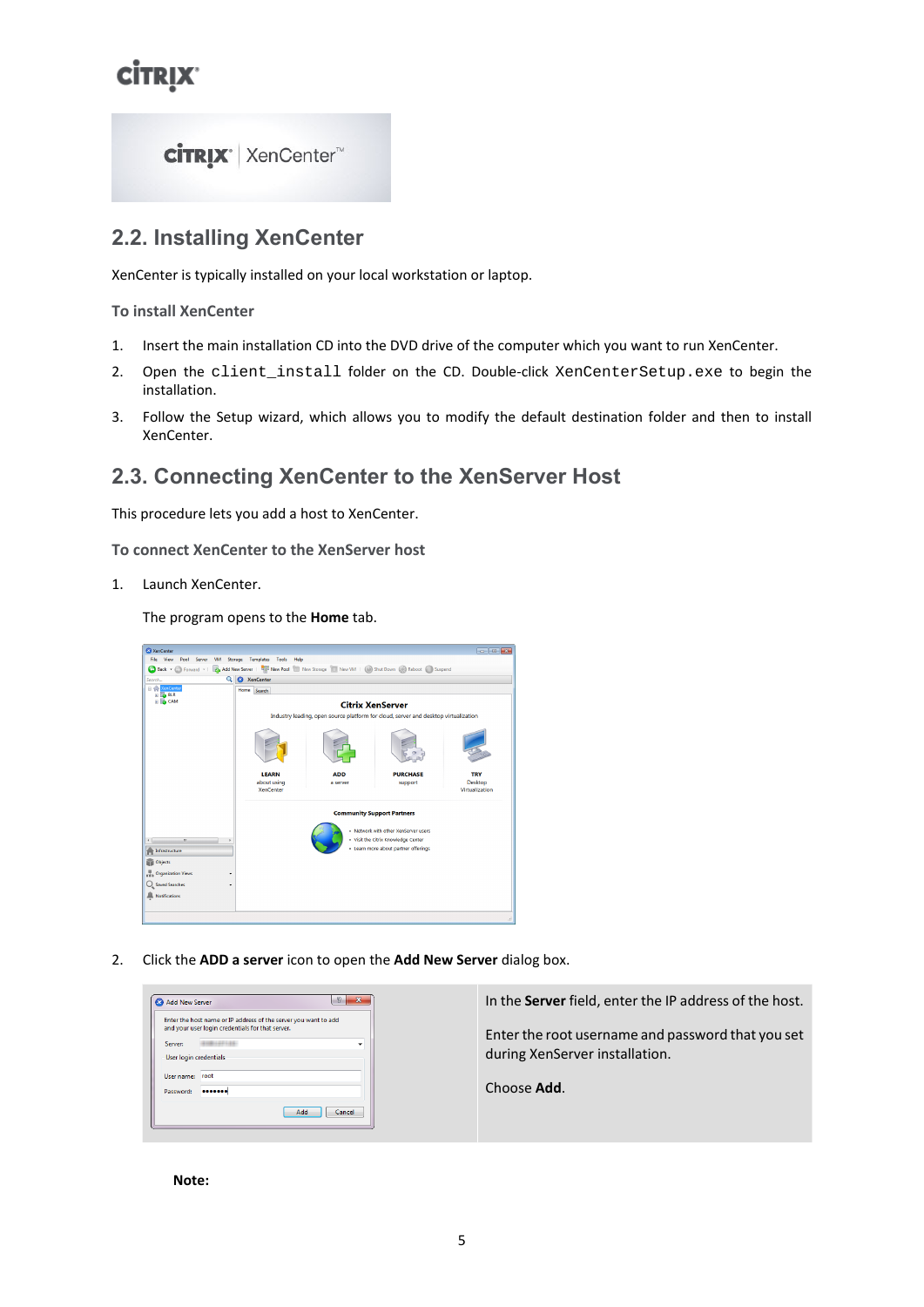The first time you add a new host, the **Save and Restore Connection State** dialog box appears. This enables you to set your preferences for storing your host connection information and automatically restoring server connections.

#### <span id="page-8-0"></span>**2.3.1. Licensing XenServer**

XenServer 7.0 is available in two commercial editions:

- Standard
- Enterprise

The **Standard** edition is our entry-level commercial offering, with a range of features that will suit the needs of those customers who want a robust and high performing virtualization platform, but do not require the premium features offered by the Enterprise edition; while still wishing to benefit from the assurance of comprehensive Citrix support and maintenance.

The **Enterprise** edition is our premium offering, optimized for both server, desktop and cloud workloads. In addition to the Standard edition, the Enterprise edition offers the following features:

Customers who have purchased XenApp or XenDesktop continue to have an entitlement to XenServer, which includes all the features contained within the Standard edition and many of those in the Enterprise edition, to include:

- Automated Windows VM Driver Updates
- Automatic updating of the Management Agent
- Support for SMB storage
- Direct Inspect APIs
- Dynamic Workload Balancing
- GPU Virtualization with NVIDIA GRID and Intel GVT-g
- VMware vSphere to XenServer Conversion utilities
- Intel Secure Measured Boot (TXT)
- Export Pool Resource Data
- In-memory read caching

#### **Note:**

Customers who have purchased XenApp or XenDesktop continue to have an entitlement to XenServer, which includes all the features contained within the Enterprise edition. Customers should note that the In-memory read caching feature is available only for XenApp and XenDesktop Platinum customers.

#### **Applying a license**

XenServer uses the same licensing process as other Citrix products and as such requires a valid license to be installed on a License Server. XenServer 7.0 licensing requires Citrix License Server 11.12.1 or higher. You can download the License Server from [Citrix Licensing](http://www.citrix.com/downloads/licensing/license-server.html). After purchasing the license you require for your XenServer edition, you will receive a .LIC license key. This license key should be installed on either:

- a Windows server running the Citrix License Server software
- a Linux-based Citrix License Server Virtual Appliance

After adding the license file to the License Server, from the **XenCenter** menu, select **Tools** > **License Manager** to apply a license to a host or pool.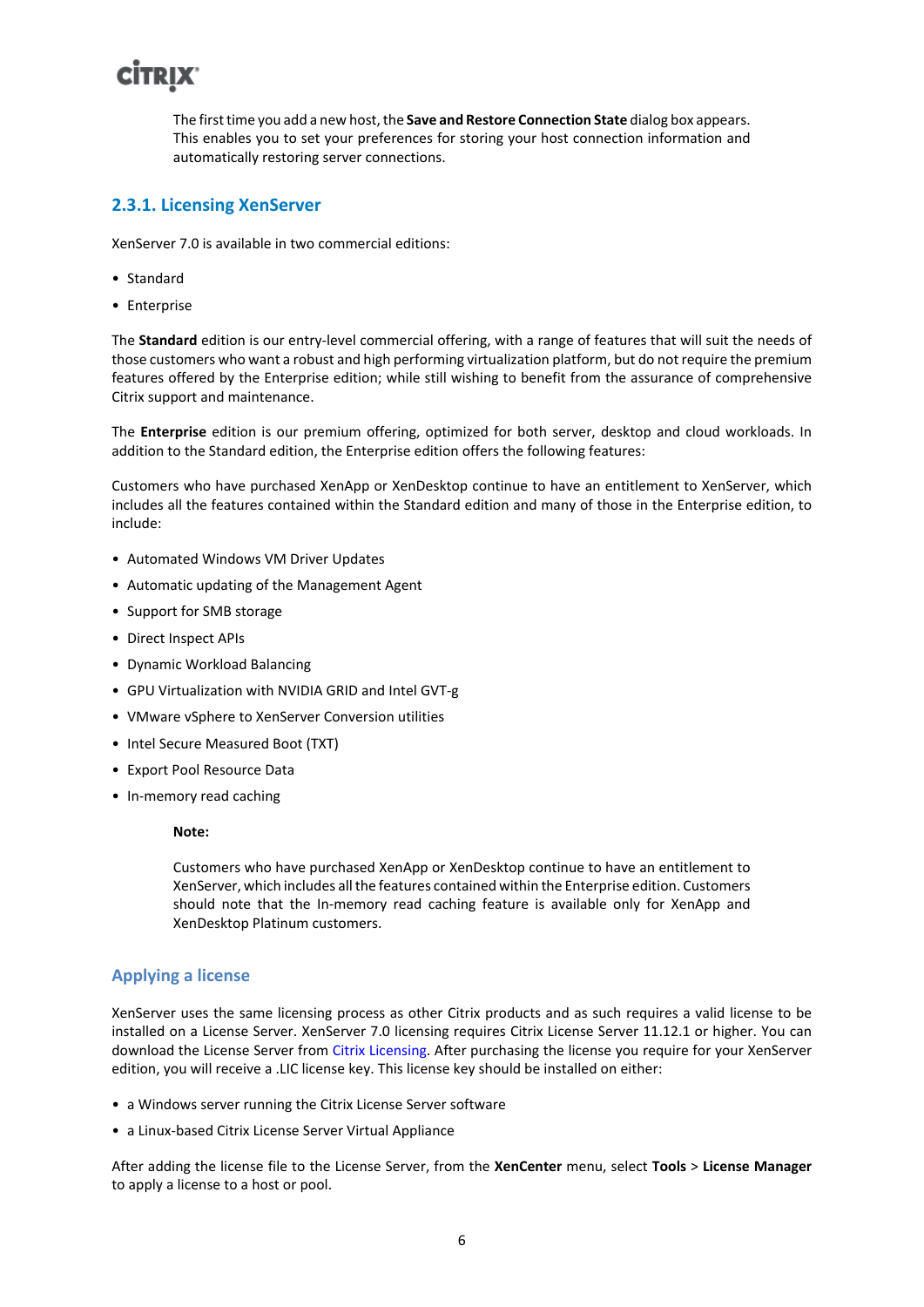From version 6.2.0 onwards, XenServer (other than through the XenApp/XenDesktop entitlement) is licensed on a per-socket basis. Allocation of licenses is managed centrally and enforced by a standalone Citrix License Server, physical or virtual, in the environment. After applying a per-socket license, XenServer will display as *XenServer Per-Socket Edition*.

#### **Note:**

All hosts in a pool must be licensed. Mixed pools of licensed and unlicensed hosts will behave as if all hosts were unlicensed.

For detailed information about Licensing and for step-by-step instructions on applying a license to a XenServer hosts, refer to *XenServer 7.0 Licensing FAQ* and *XenServer 7.0 Installation Guide*.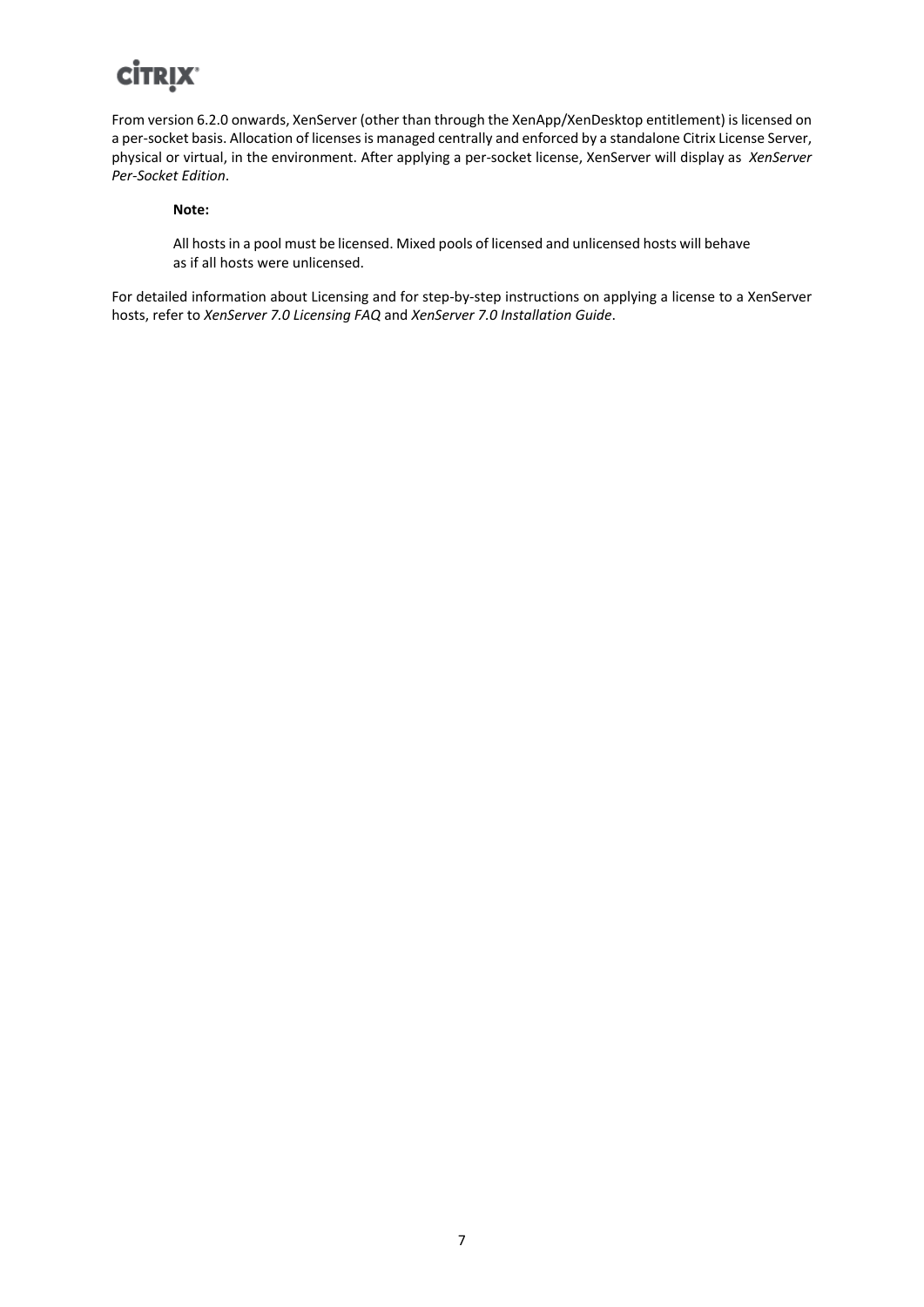# <span id="page-10-0"></span>**CİTRIX' Chapter 3. Creating a Pool of XenServer Hosts**

A resource pool is composed of multiple XenServer host installations, bound together as a single managed entity.

Resource pools let you view multiple hosts and their connected shared storage as a single unified resource, enabling flexible deployment of virtual machines based on their resource needs and business priorities. A pool may contain up to 16 hosts running the same version of XenServer software, at the same patch level, and with broadly compatible hardware.

One host in the pool is designated as the *pool master*, and provides a single point of contact for all of the servers in the pool, routing communication to other members of the pool as necessary. Every member of a resource pool contains all the information necessary to take over the role of master if required. The pool master is the first host listed for the pool in the XenCenter Resources pane. You can find the pool master's IP address by selecting the pool master and clicking the **Search** tab.

When combined with shared storage, a pool enables VMs to be started on *any* XenServer host in the pool that has sufficient memory, and then dynamically moved between hosts while running (XenMotion), and with minimal downtime. If an individual XenServer host suffers a hardware failure, you can restart the failed VM(s) on another host in the same pool.

If the High Availability (HA) feature is enabled, protected VMs are *automatically* moved in the event of a host failure. On an HA-enabled pool, a new pool master is automatically nominated if the master is shut down.

**Note:**

For a description of heterogeneous pool technology, see [Section A.2, "Pool Requirements".](#page-24-2)

After you create a pool, this chapter then steps you through setting up shared storage. While XenServer accommodates many storage solutions, this chapter focuses on two common types — NFS and iSCSI.

In this chapter, you will:

- **Create a pool of hosts**
- **Set up shared storage for the pool**
- <span id="page-10-1"></span>• **Copy VMs to shared storage**

### **3.1. Creating a Pool**

To create a pool, you first need to install XenServer on a second host, typically with similar processor type, and then connect XenCenter to the new host. To get you started quickly, this section focuses on creating *homogeneous* pools. Within a homogeneous pool, all hosts must have compatible processors and be running the same version of XenServer, under the same type of XenServer product license. For a full list of homogeneous pool requirements, see [Section A.2, "Pool Requirements"](#page-24-2).

**To create a pool**

1. On the toolbar, click the **New Pool** button.

Back + Forward + | Badd New Server | | | | | | | | New Pool | | | New Storage | | | New VM | | | Shut Down | | Reboot | | Suspend

2. Enter a name for and optional description of the new pool.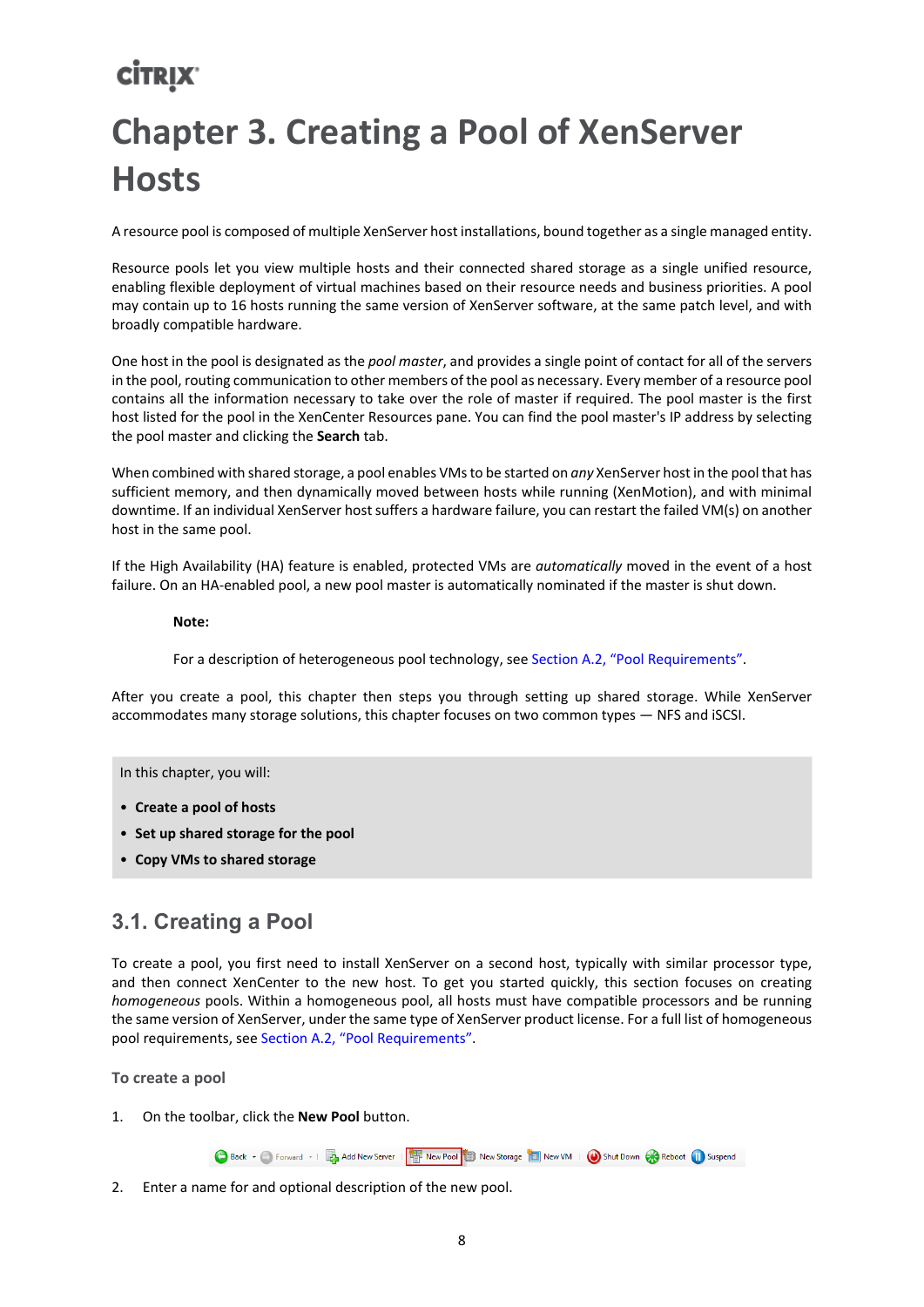- 3. Nominate the pool master by selecting a host from the **Master** list.
- 4. Select the second host to place in the new pool from the **Additional members** list.

#### 5. Click **Create Pool**.

The new pool appears in the **Resources** pane.

| $\begin{array}{c c c c c c} \hline \multicolumn{3}{c }{\mathbf{0}} & \multicolumn{3}{c }{\mathbf{X}} \end{array}$<br>XenCenter |                                       |                                                                                                                |                                  |
|--------------------------------------------------------------------------------------------------------------------------------|---------------------------------------|----------------------------------------------------------------------------------------------------------------|----------------------------------|
| File<br>View<br>Pool Server<br>Storage Templates<br>VM<br>Tools<br>Help                                                        |                                       |                                                                                                                |                                  |
|                                                                                                                                |                                       | Back + C Forward +   2 Add New Server   2   New Pool   New Storage   1 New VM   @ Shut Down @ Reboot   Suspend |                                  |
| $\mathbf{Q}$<br>Search                                                                                                         | <b>XS Pool</b>                        |                                                                                                                | Logged in as: Local root account |
| □ <<br>XenCenter                                                                                                               | General Memory Storage Networking HA  | <b>WLB</b><br><b>Users</b><br>Search                                                                           |                                  |
| 日 <mark>特</mark> XS Pool<br><b>ED</b> Host-01                                                                                  | <b>Pool General Properties</b>        |                                                                                                                |                                  |
| <b>In The Host-02</b><br>is iSCSI virtual disk storage                                                                         |                                       |                                                                                                                |                                  |
| Remote ISO Library on:                                                                                                         | <b>Properties</b>                     |                                                                                                                | Expand all Collapse all          |
| Remote ISO Library on:                                                                                                         | General                               |                                                                                                                | ◉                                |
|                                                                                                                                | Name:                                 | <b>XS Pool</b>                                                                                                 |                                  |
|                                                                                                                                | <b>Description:</b>                   |                                                                                                                |                                  |
|                                                                                                                                | Tags:                                 | <b>FRAUDS</b>                                                                                                  |                                  |
|                                                                                                                                | <b>Folder:</b>                        |                                                                                                                |                                  |
|                                                                                                                                | <b>Pool License:</b>                  |                                                                                                                |                                  |
|                                                                                                                                | Number of Sockets:                    | ٠                                                                                                              |                                  |
|                                                                                                                                | <b>XenServer version:</b>             |                                                                                                                |                                  |
|                                                                                                                                | UUID:                                 |                                                                                                                |                                  |
|                                                                                                                                | <b>Management Interfaces</b>          |                                                                                                                | $\odot$                          |
| $\leftarrow$<br>$\mathbf{m}$<br>٠                                                                                              | DNS hostname on<br>'Host-02':         |                                                                                                                |                                  |
| Infrastructure<br>ñ<br>Objects                                                                                                 | Management interface<br>on 'Host-02': |                                                                                                                |                                  |
| Organization Views<br>٠                                                                                                        | <b>DNS</b> hostname on<br>'Host-01':  |                                                                                                                |                                  |
| C. Saved Searches                                                                                                              | Management interface<br>on 'Host-01': |                                                                                                                |                                  |
| Notifications                                                                                                                  |                                       |                                                                                                                |                                  |
|                                                                                                                                |                                       |                                                                                                                | зă                               |
|                                                                                                                                |                                       |                                                                                                                |                                  |

### <span id="page-11-0"></span>**3.2. Setting Up Networks for the Pool**

When you install XenServer, you create a network connection-typically on the first NIC in the pool where you specified an IP address (during XenServer installation).

However, you may need to connect your pool to VLANs and other physical networks. To do so, you must add these networks to the pool. You can configure XenServer to connect each NIC to one physical network and numerous VLANs.

Before creating networks, note that the cabling must match on each host in the pool. That is, the NICs on each host must be plugged in to the same physical networks as the corresponding NICs on the other hosts in the pool.

#### **Note:**

If the NICs were not plugged in to the NICs on the host when you installed XenServer, plug them in and rescan them by selecting **<your host>** > **NICs** tab and clicking **Rescan** for them to appear.

For additional information about configuring XenServer networking, see the *XenCenter Help* and the *XenServer 7.0 Administrator's Guide*.

**To add a network to XenServer**

- 1. In the **Resources** pane in XenCenter, select the pool.
- 2. Click the **Networking** tab.
- 3. Click **Add Network**.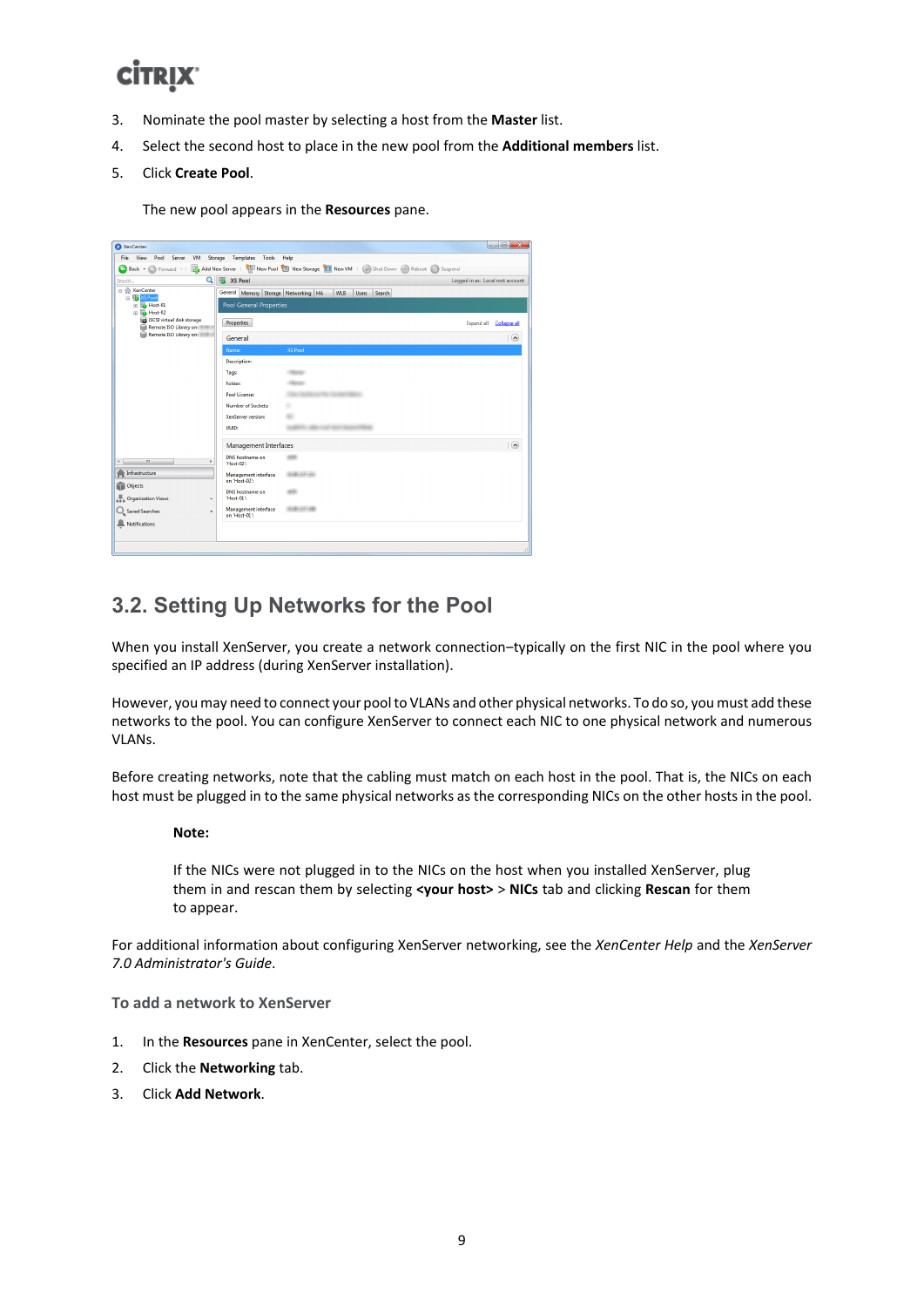| XenCenter                                                          |                                                                                                            |                                               |                            | $\Box$ $\Box$<br>$\mathbf{x}$    |
|--------------------------------------------------------------------|------------------------------------------------------------------------------------------------------------|-----------------------------------------------|----------------------------|----------------------------------|
| View<br>Pool Server<br><b>VM</b><br>File                           | Storage Templates Tools<br>Help                                                                            |                                               |                            |                                  |
|                                                                    | Back • C Forward •   2 Add New Server   4 New Pool T New Storage   New YM   O Shut Down C Reboot   Suspend |                                               |                            |                                  |
| Q<br>Search                                                        | 喝<br><b>XS Pool</b>                                                                                        |                                               |                            | Logged in as: Local root account |
| <b>El XenCenter</b>                                                | Networking   HA<br><b>WLB</b><br>General Memory Storage                                                    | Search<br><b>Users</b>                        |                            |                                  |
| □ <mark>影</mark> XS Pool<br>$\boxplus$ Host-01<br><b>E</b> Host-02 | <b>Pool Networks</b>                                                                                       |                                               |                            |                                  |
| iSCSI virtual disk storage                                         | <b>Networks</b>                                                                                            |                                               |                            |                                  |
| Remote ISO Library on:<br>◒<br>Remote ISO Library on:              | <b>Description</b><br>Name                                                                                 | <b>NIC</b><br><b>VLAN</b><br>$\blacktriangle$ | <b>Link Status</b><br>Auto | <b>MTU</b><br><b>MAC</b>         |
|                                                                    | Network 0                                                                                                  | NIC <sub>0</sub><br>÷                         | Connected<br>Yes           | 1500                             |
|                                                                    | A Network 1                                                                                                | NIC <sub>1</sub><br>٠                         | Yes<br><b>Disconnected</b> | 1500                             |
|                                                                    |                                                                                                            |                                               |                            |                                  |
|                                                                    |                                                                                                            |                                               |                            |                                  |
|                                                                    |                                                                                                            |                                               |                            |                                  |
|                                                                    |                                                                                                            |                                               |                            |                                  |
|                                                                    |                                                                                                            |                                               |                            |                                  |
|                                                                    | Add Network<br><b>Properties</b><br>Remove                                                                 |                                               |                            |                                  |

- 4. On the **Select Type** page, select **External Network**, and click **Next**.
- 5. On the **Name** page, enter a meaningful name for the network and description.
- 6. On the **Network settings** page, specify the following:
	- **NIC**. Select the NIC that you want XenServer to use to send and receive data from the network.
	- **VLAN**. If the network is a VLAN, enter the VLAN ID (or "tag").
	- **MTU**. If the network uses jumbo frames, enter a value for the Maximum Transmission Unit (MTU) between 1500 to 9216. Otherwise, leave the MTU box at its default value of 1500.

If you will be configuring many virtual machines to use this network, you may want to select the **Automatically add this network to new virtual machines** check box so the network is added by default.

7. Click **Finish**. When you add a network or change networking using XenCenter, the same networks and settings are automatically configured on all the other hosts in the pool.

#### <span id="page-12-0"></span>**3.2.1. Bonding NICs**

*NIC bonding*, also known as *NIC teaming*, can improve server resiliency by using two or more physical NICs as if they were a single, high-performing channel. This section only provides a very brief overview of bonding. Before configuring bonds for use in a production environment, Citrix recommends reading more in-depth information about bonding, such as that in the *Designing XenServer Network Configurations* guide.

XenServer supports three bond modes: Active/active, active/passive (active/backup), and LACP. Active/ active provides load balancing and redundancy for VM-based traffic. For other types of traffic (storage and management), active/active cannot load balance traffic. As a result, LACP or multipathing are better choice for storage traffic. For information about multipathing, see the *Configuring iSCSI Multipathing Support for XenServer* guide or the *XenServer Administrator's Guide*. For more information about bonding, see the *Designing XenServer Network Configurations* guide.

LACP options are not visible or available unless you configure the vSwitch as the network stack, as described in the *XenServer Administrator's Guide*. Likewise, your switches must support the IEEE 802.3ad standard. The switch must contain a separate LAG group configured for each LACP bond on the host. For more details about creating LAG groups, see *XenServer Administrator's Guide*.

#### **To bond NICs**

- 1. Ensure that the NICs you want to bind together (the bond slaves) are not in use: you must shut down any VMs with virtual network interfaces using the bond slaves prior to creating the bond. After you have created the bond, you will need to reconnect the virtual network interfaces to an appropriate network.
- 2. Select the server in the **Resources** pane then click on the **NICs** tab and click **Create Bond**.
- 3. Select the NICs you want to bond together. To select a NIC, select its check box in the list. Up to four NICs may be selected in this list. Clear the check box to deselect a NIC. To maintain a flexible and secure network,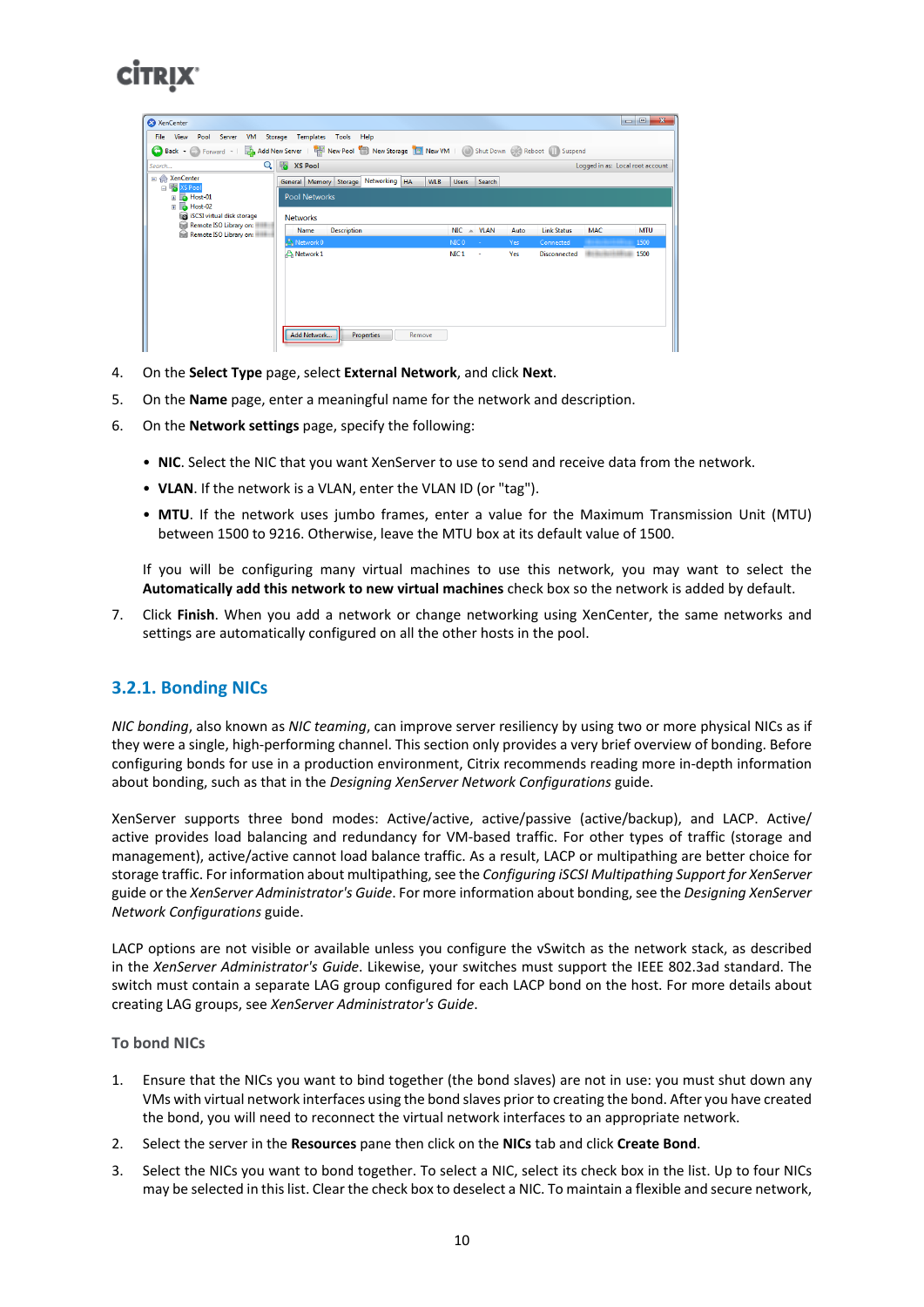You can bond either two, three, or four NICs when vSwitch is the network stack, whereas you can only bond two NICs when Linux bridge is the network stack.

- 4. Under **Bond mode**, choose the type of bond:
	- Select **Active-active** to configure an active-active bond, where traffic is balanced between the bonded NICs and if one NIC within the bond fails, the host server's network traffic automatically routes over the second NIC.
	- Select **Active-passive** to configure an active-passive bond, where traffic passes over only one of the bonded NICs. In this mode, the second NIC will only become active if the active NIC fails, for example, if it loses network connectivity.
	- Select **LACP with load balancing based on source MAC address** to configure a LACP bond, where the outgoing NIC is selected based on MAC address of the VM from which the traffic originated. Use this option to balance traffic in an environment where you have several VMs on the same host. This option is not suitable if there are fewer virtual interfaces (VIFs) than NICs: as load balancing is not optimal because the traffic cannot be split across NICs.
	- Select **LACP with load balancing based on IP and port of source and destination** to configure a LACP bond, where the source IP address, source port number, destination IP address, and destination port number are used to allocate the traffic across the NICs. Use this option to balance traffic from VMs in an environment where the number of NICs exceeds the number of VIFs.

**Note:**

LACP bonding is only available for the vSwitch, whereas active-active and active-passive bonding modes are available for both the vSwitch and Linux bridge. For information about networking stacks, see the *XenServer Administrator's Guide*.

- 5. To use jumbo frames, set the Maximum Transmission Unit (MTU) to a value between 1500 to 9216.
- 6. To have the new bonded network automatically added to any new VMs created using the New VM wizard, select the check box.
- 7. Click **Create** to create the NIC bond and close the dialog box.

XenCenter will automatically move management and secondary interfaces from bond slaves to the bond master when the new bond is created. Note that a server with its management interface on a bond will not be permitted to join a pool. You will need to reconfigure the server's management interface and move it back on to a physical NIC before it can join a pool.

Note that a server with its management interface on a bond will not be permitted to join a pool. You will need to reconfigure the server's management interface and move it back on to a physical NIC before it can join a pool.

### <span id="page-13-0"></span>**3.3. Setting Up Shared Storage for the Pool**

To connect the hosts in a pool to a remote storage array, create a XenServer Storage Repository (SR), which is the storage container in which a VM's virtual disks are stored. SRs are persistent, on-disk objects that exist independently of XenServer. SRs can exist on different types of physical storage devices, both internal and external, including local disk devices and shared network storage.

You can configure a XenServer SR for a number of different types of storage, including:

- NFS
- Software iSCSI
- Hardware HBA
- SMB
- Fibre Channel
- Software FCoE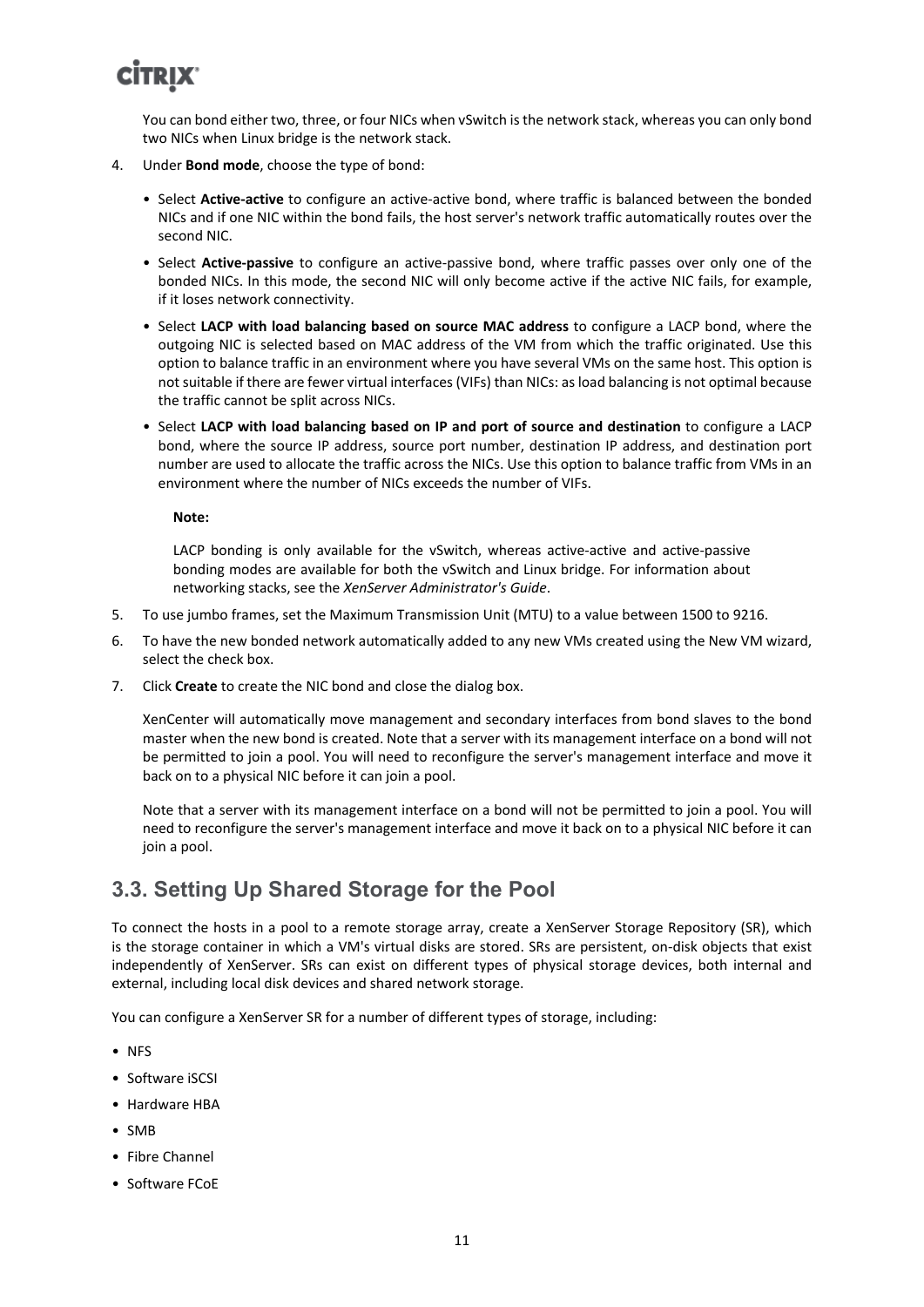This section steps through setting up two types of shared SRs for a pool of hosts: NFS and iSCSI. Before you create a new SR, you need to configure your NFS or iSCSI storage array. Setup differs depending on the type of storage solution that you use, so refer to your vendor documentation for details. Generally, before you begin, if you are creating:

- **iSCSI SR**: You must have created a volume and a LUN on the storage array.
- **NFS SR**: You must have created the volume on the storage device.
- **Hardware HBA**: You must carry out the configuration required to expose the LUN before running the New Storage Repository wizard
- **Software FCoE SR**: You must manually complete the configuration required to expose a LUN to the host, including configuring the FCoE fabric and allocating LUNs to your SAN's public world wide name (PWWN).

If you are creating an SR for IP-based storage (iSCSI or NFS), you can configure one of the following as the storage network: the NIC that handles the management traffic or a new NIC for the storage traffic. If you want to configure a different a NIC for storage traffic, you must assign an IP address to a NIC by creating a *management interface*.

When you create a new management interface, you must assign it an IP address that (a) is on the same subnet as the storage controller, if applicable, (b) is on a different subnet than the IP address you specified when you installed XenServer, and (c) is not on the same subnet as any other management interfaces.

**To assign an IP address to a NIC**

- 1. Ensure that the NIC is on a separate subnet, or routing is configured to suit your network topology in order to force the desired traffic over the selected NIC.
- 2. In the **Resource** pane of XenCenter, click on the pool (or standalone server). Click the **Networking** tab, and then click the **Configure** button.
- 3. In the **Configure IP Address** dialog, in the left pane, click **Add IP address**.
- 4. Give the new interface a meaningful name (for example, *yourstoragearray network*) and select the **Network** associated with the NIC you will use for storage traffic.
- 5. Click **Use these network settings**, and enter a static IP address you want to configure on the NIC, the subnet mask, and gateway, and click **OK**. The IP address must be on the same subnet as the storage controller the NIC is connected to.

#### **Note:**

Whenever you assign a NIC an IP address, it must be on a different subnet than any other NICs with IP addresses in the pool, including the primary management interface.

**To create a new shared NFS or iSCSI storage repository**

1. On the **Resources** pane, select the pool. On the toolbar, click the **New Storage** button.

● Back • ● Forward • I Da Add New Server | | | | New Pool | | New Storage | | | New VM | ● Shut Down ● Reboot ● Suspend

The **New Storage Repository** wizard opens.

| Alew Storage Repository - XS Pool<br>Choose the type of new storage |                                                                                                                                           | <b>COLLECT</b><br>$\mathbf{r}$<br>๏                                                                                                                                                                                                                                                                                                                                                                                                                                                                                                                                                                                                                        | Under Virtual disk storage, choose NFS or iSCSI as  |
|---------------------------------------------------------------------|-------------------------------------------------------------------------------------------------------------------------------------------|------------------------------------------------------------------------------------------------------------------------------------------------------------------------------------------------------------------------------------------------------------------------------------------------------------------------------------------------------------------------------------------------------------------------------------------------------------------------------------------------------------------------------------------------------------------------------------------------------------------------------------------------------------|-----------------------------------------------------|
| Type<br>Name<br>Location                                            | <b>Virtual disk storage</b><br>@ NFS VHD<br>Seftware (SCS)<br>Herdware HBA<br><b>ISO Brary</b><br>Windows File Sharing (CIFS)<br>@ NESISO | AFS VHD<br>NFS serves are a common form of shared filecystem<br>infrastructure, and can be used as a storage repository<br>substant for virtual disks.<br>As NFS storage repositories are shared, the virtual disks stored<br>in them allow White be started on any server in a resource<br>pool and to be migrated between them using XenMotion.<br>When you configure an NFS storage repository, you simply<br>provide the hostname or IP address of the NFS server and the<br>path to a directory that will be used to contain the storage<br>repository. The NFS server must be configured to export the<br>specified path to all servers in the pool. | the storage type.<br>Click <b>Next</b> to continue. |
| <b>CİTRIX</b>                                                       |                                                                                                                                           | - Previous Next ><br>Cancel                                                                                                                                                                                                                                                                                                                                                                                                                                                                                                                                                                                                                                |                                                     |

2. If you choose NFS: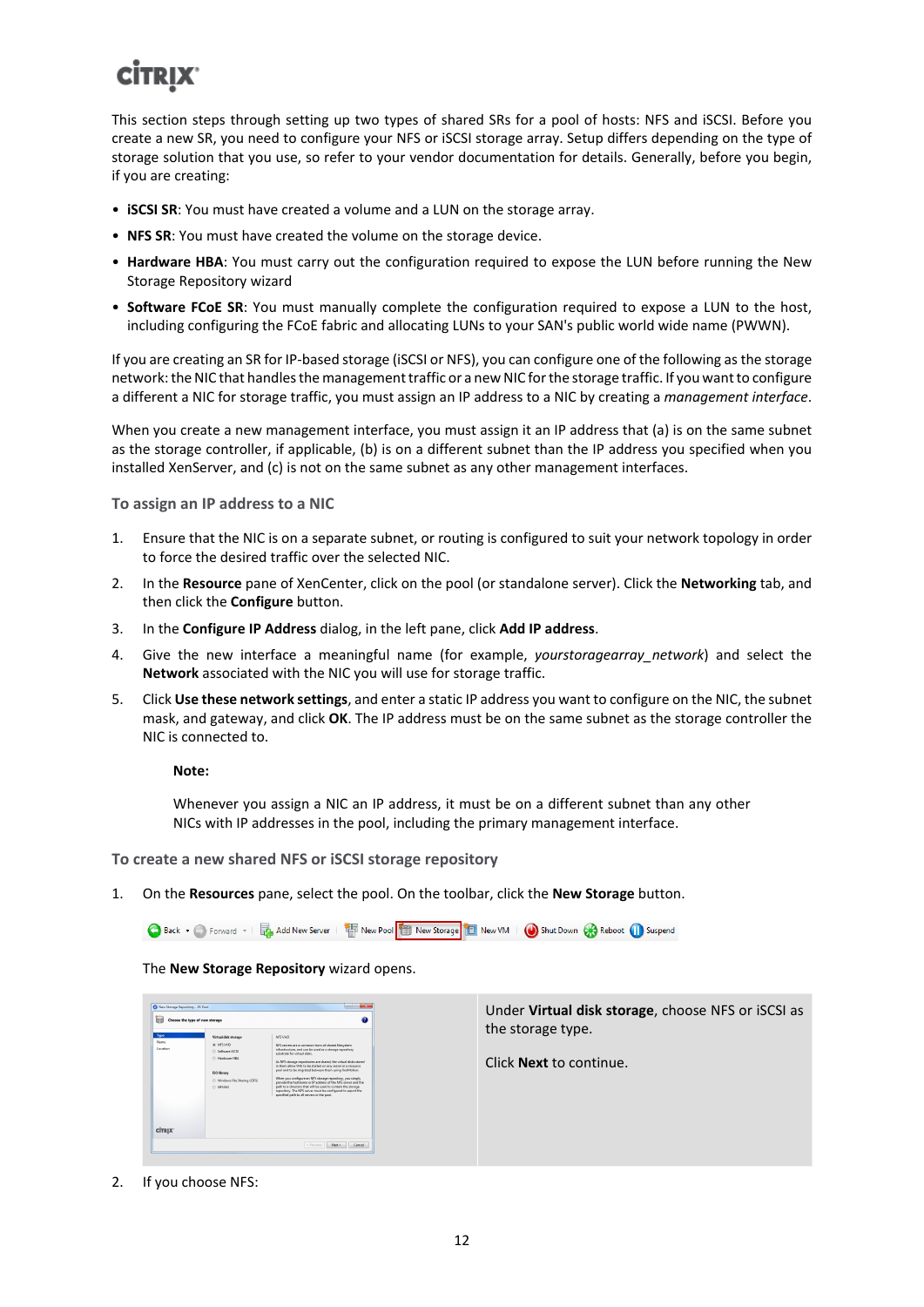a. Enter a name for the new SR and the name of the share where it is located. Click **Scan** to have the wizard scan for existing NFS SRs in the specified location.

**Note:**

The NFS server must be configured to export the specified path to all XenServer hosts in the pool.

b. Click **Finish**.

The new SR appears in the **Resources** pane, within the pool.

- 3. If you choose iSCSI:
	- a. Enter a name for the new SR and then the IP address or DNS name of the iSCSI target.

**Note:**

The iSCSI storage target must be configured to enable every XenServer host in the pool to have access to one or more LUN(s).

- b. If you have configured the iSCSI target to use CHAP authentication, enter the username and password.
- c. Click the **Scan Target Host** button, and then choose the iSCSI target IQN from the Target IQN list.

#### **Warning:**

The iSCSI target and all servers in the pool must have *unique* IQNs.

d. Click **Target LUN**, and then select the LUN on which to create the SR from the Target LUN list.

#### **Warning:**

Each individual iSCSI storage repository must be contained entirely on a single LUN, and may not span more than one LUN. Any data present on the chosen LUN will be destroyed.

e. Click **Finish**.

The new SR appears in the **Resources** pane, within the pool.

The new shared SR now becomes the default SR for the pool.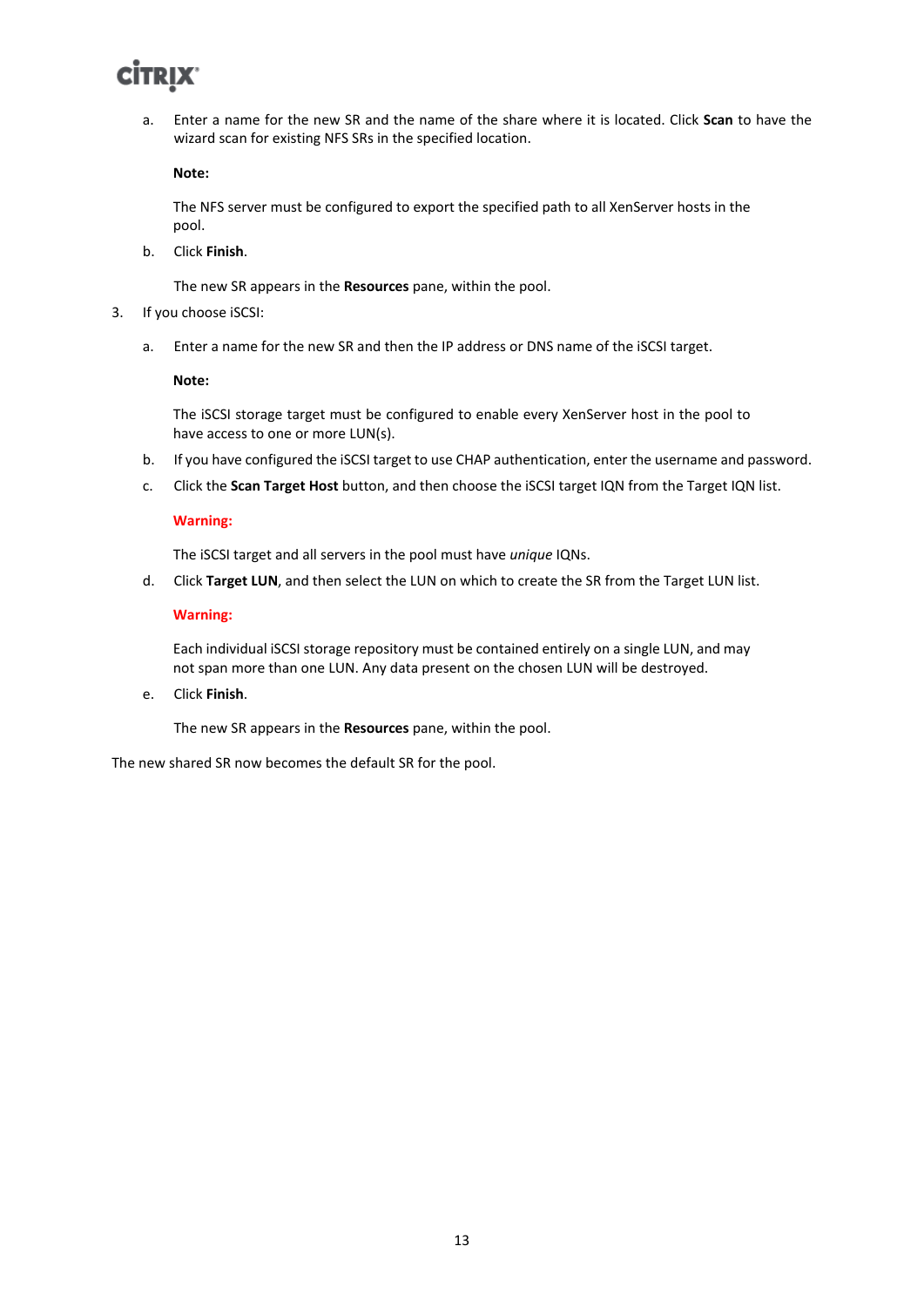## <span id="page-16-0"></span>**Chapter 4. Creating Virtual Machines**

Through XenCenter, you can create virtual machines in a number of ways, according to your deployment needs. Whether you need to deploy individual VMs with distinct configurations and features or groups of multiple, similar VMs, XenCenter can get you up and running in a just a few steps.

XenServer also provides an easy way to convert batches of virtual machines from VMware. For information, see the *Citrix XenServer Conversion Manager Guide*.

This chapter focuses on a few methods by which to create Windows VMs. To get started quickly, the procedures use the simplest setup of XenServer: a single XenServer host with local storage (after you connect XenCenter to the XenServer host, storage is automatically configured on the local disk of the host).

This chapter also demonstrates how to use XenMotion to live migrate VMs between hosts in the pool.

After explaining how to create and customize your new VM, this chapter demonstrates how to convert that existing VM into a VM template. A VM template preserves your customization so you can always use it to create new VMs to the same (or to similar) specifications. It also reduces the time taken to create multiple VMs.

You can also create a VM template from a snapshot of an existing VM. A snapshot is a record of a running VM at a point in time. It saves the storage, configuration and networking information of the original VM, which makes it useful for backup purposes. Snapshots provide a fast way to make VM templates. This chapter demonstrates how to take a snapshot of an existing VM and then how to convert that snapshot into a VM template. Finally, this chapter describes how to create new VMs from a VM template.

In this chapter, you will:

- **Create a Windows VM**
- **Use XenMotion for live migration of VMs between hosts**
- **Make a VM template from:**
	- **An existing VM**
	- **A VM snapshot**
- <span id="page-16-1"></span>• **Create VMs from a VM template**

### **4.1. Creating a Windows 8 (32-bit) VM**

#### **Note:**

The following procedure provides an example of creating Windows 8 (32-bit) VM. The default values may vary depending on the operating system that you choose.

**To create a Windows VM:**

1. On the toolbar, click the **New VM** button to open the New VM wizard.



The New VM wizard allows you to configure the new VM, adjusting various parameters for CPU, storage and networking resources.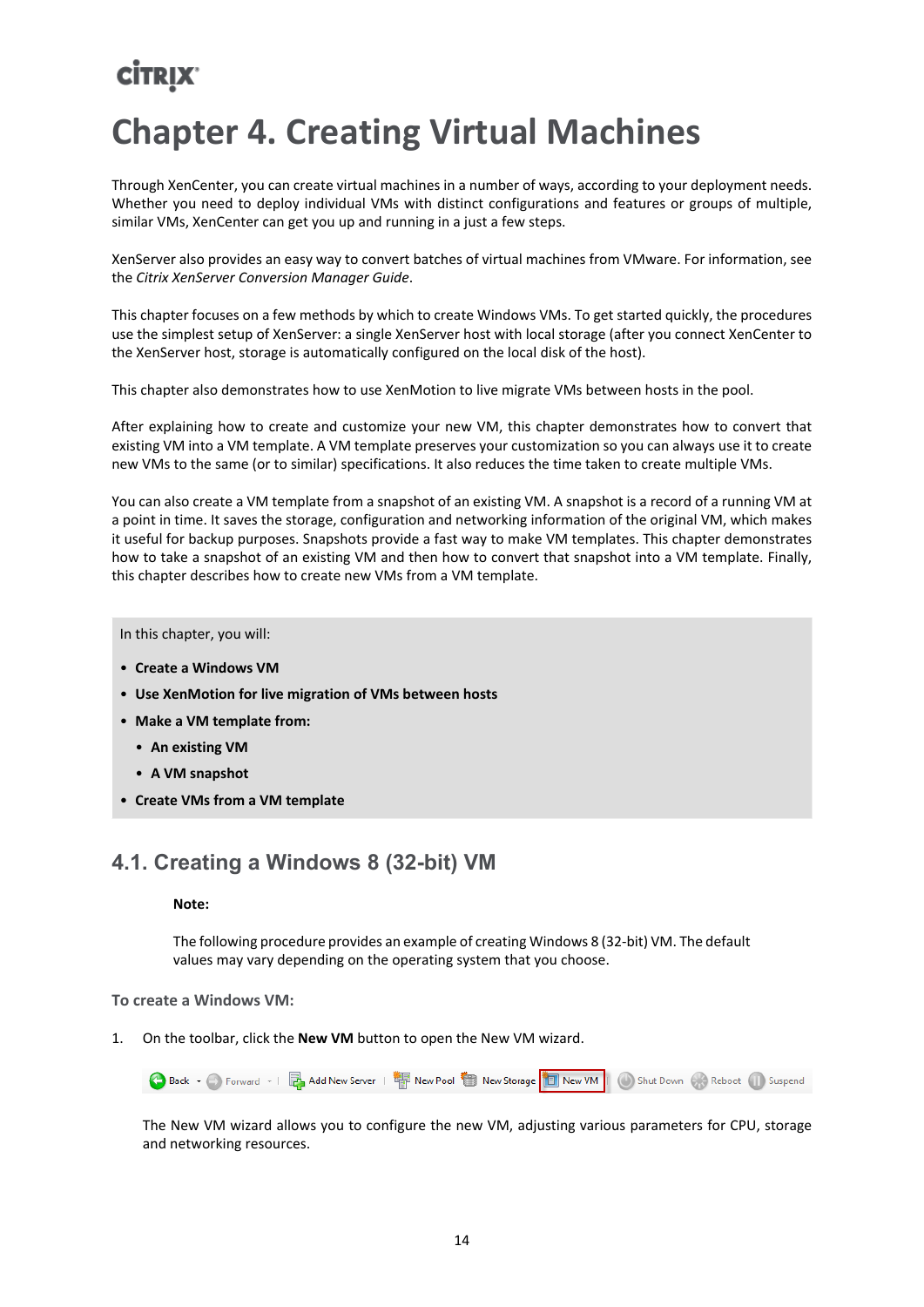| <b>Template</b>           | Search                           |                | Q |
|---------------------------|----------------------------------|----------------|---|
| Name                      | Name                             | Category       |   |
| <b>Installation Media</b> | $\frac{B}{2}$ Windows 7 (32-bit) | <b>Windows</b> | Ε |
| <b>Home Server</b>        | $\frac{1}{2}$ Windows 7 (64-bit) | <b>Windows</b> |   |
| CPU & Memory              | Windows 8 (32-bit)               | <b>Windows</b> |   |
| Storage                   | $\frac{1}{2}$ Windows 8 (64-bit) | <b>Windows</b> |   |
| Networking                | Windows Server 2003 (32-bit)     | <b>Windows</b> |   |
| Finish                    | Windows Server 2003 (64-bit)     | <b>Windows</b> |   |
|                           | Windows Server 2008 (32-bit)     | <b>Windows</b> |   |
|                           | Windows Server 2008 (64-bit)     | <b>Windows</b> |   |
|                           | Windows Server 2008 R2 (64-bit)  | <b>Windows</b> |   |
|                           | Windows Server 2012 (64-bit)     | <b>Windows</b> |   |
|                           | Windows Server 2012 R2 (64-bit)  | <b>Windows</b> |   |
|                           | Windows Vista (32-bit)           | <b>Windows</b> |   |
|                           |                                  |                |   |
| <b>CİTRIX</b>             | Copy host BIOS strings to VM     |                |   |

2. Select a VM template and click **Next**.

Each template contains the setup information needed to create a new VM with a specific guest operating system (OS), and with optimum storage. This list reflects the templates that XenServer currently supports.

#### **Note:**

If the OS that you intend to install on your new VM is compatible only with the original hardware (for example, an OS installation CD that was packaged with a specific computer), check the **Copy host BIOS strings to VM** box.

- 3. Enter a name for and optional description of the new VM.
- 4. Choose the source of the OS media to install on the new VM.

Installing from a CD/DVD is the simplest option for getting started. To do so, choose the default installation source option (DVD drive), insert the disk into the DVD drive of the XenServer host, and choose **Next** to proceed.

XenServer also allows you to pull OS installation media from a range of sources, including a pre-existing ISO library.

To attach a pre-existing ISO library, click **New ISO library** and indicate the location and type of ISO library. You can then choose the specific operating system ISO media from the drop-down list.

- 5. The VM will run on the installed host. Choose **Next** to proceed.
- 6. Allocate processor and memory resources.

For a Windows 8 VM, the default is 1 virtual CPU, 1 socket with 1 core per socket and 2 GB of RAM. You may choose to modify the defaults if required. Click **Next** to continue.

#### **Note:**

Each OS will have different configuration requirements which will be reflected in the templates.

7. Assign a graphics processing unit (GPU).

The New VM wizard prompts you to assign a dedicated GPU or a virtual GPU to the VM. This enables the VM to use the processing power of the GPU, providing better support for high-end 3D professional graphics applications such as CAD/CAM, GIS, and Medical Imaging applications.

**Note:**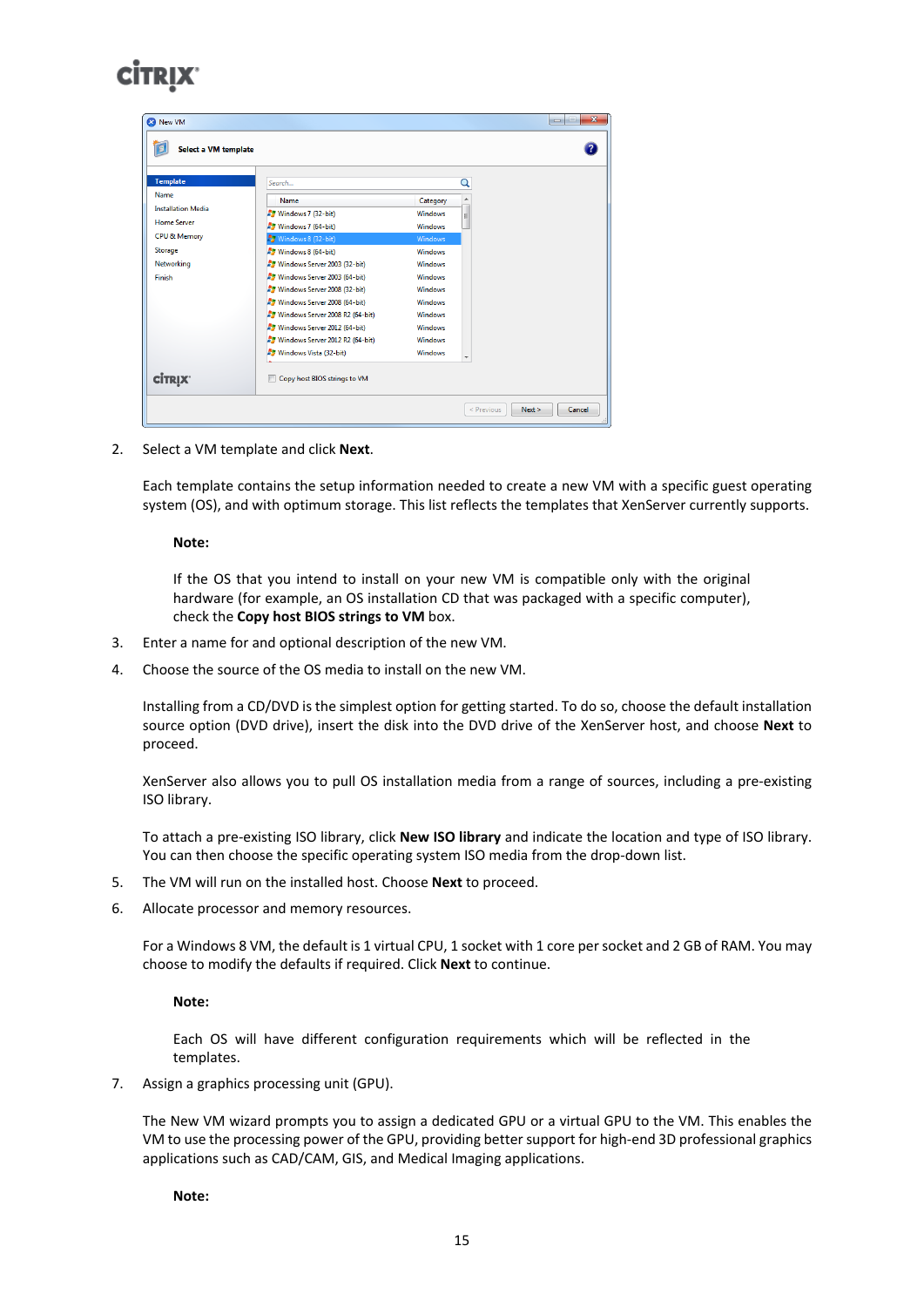GPU Virtualization is available for XenServer Enterprise edition customers, or those who have access to XenServer through their XenApp/XenDesktop entitlement.

8. Configure storage for the new VM.

Click **Next** to select the default allocation (24 GB) and configuration, or you may wish to:

- a. Change the name, description or size of your virtual disk by clicking **Properties**.
- b. Add a new virtual disk by selecting **Add**.

**Note:**

When you create a pool of XenServer hosts, as you do in the next chapter, you can configure shared storage at this point if creating a new VM.

9. Configure networking on the new VM.

Click **Next** to select the default network interface card (NIC) and configurations, including an automaticallycreated unique MAC address for each NIC, or you may want to:

- a. Change the physical network, MAC address or quality-of-service (QoS) priority of the virtual disk by clicking **Properties**.
- b. Add a new virtual network interface by selecting **Add**.

XenServer uses the virtual network interface to connect to the physical network on the host. Be sure to select the network that corresponds with the network the virtual machine requires. To add a physical network, see [Section 3.2, "Setting Up Networks for the Pool"](#page-11-0)

10. Review settings, and then click **Create Now** to create the new VM and return to the **Search** tab.

**THE New YM**  $\omega$ 局) ..<br>ɪs 8 (32-bit) on 'Host-01' Start Administrator<sup>2</sup>  $\bf \nabla$ 圃 e Ő  $22$  $\mathbb{Z}^*$ 着 P  $\mathbf \Psi$  $\left| \cdot \right|$ 葡  $\ddot{\ddot{\psi}}$ 日 Scale Jundock (Alt+Shift+U) + Alt+ Del (Ctrl+ Alt+ Insert)

An icon for your new VM appears under the host in the **Resources** pane.

On the **Resources** pane, select the VM, and then click the **Console** tab to see the VM console.

- 11. Follow the OS installation screens and make your selections.
- 12. Once the OS installation completes and the VM reboots, install the XenServer Tools. See [Section 4.2,](#page-19-0) ["Installing XenServer Tools"](#page-19-0) for more information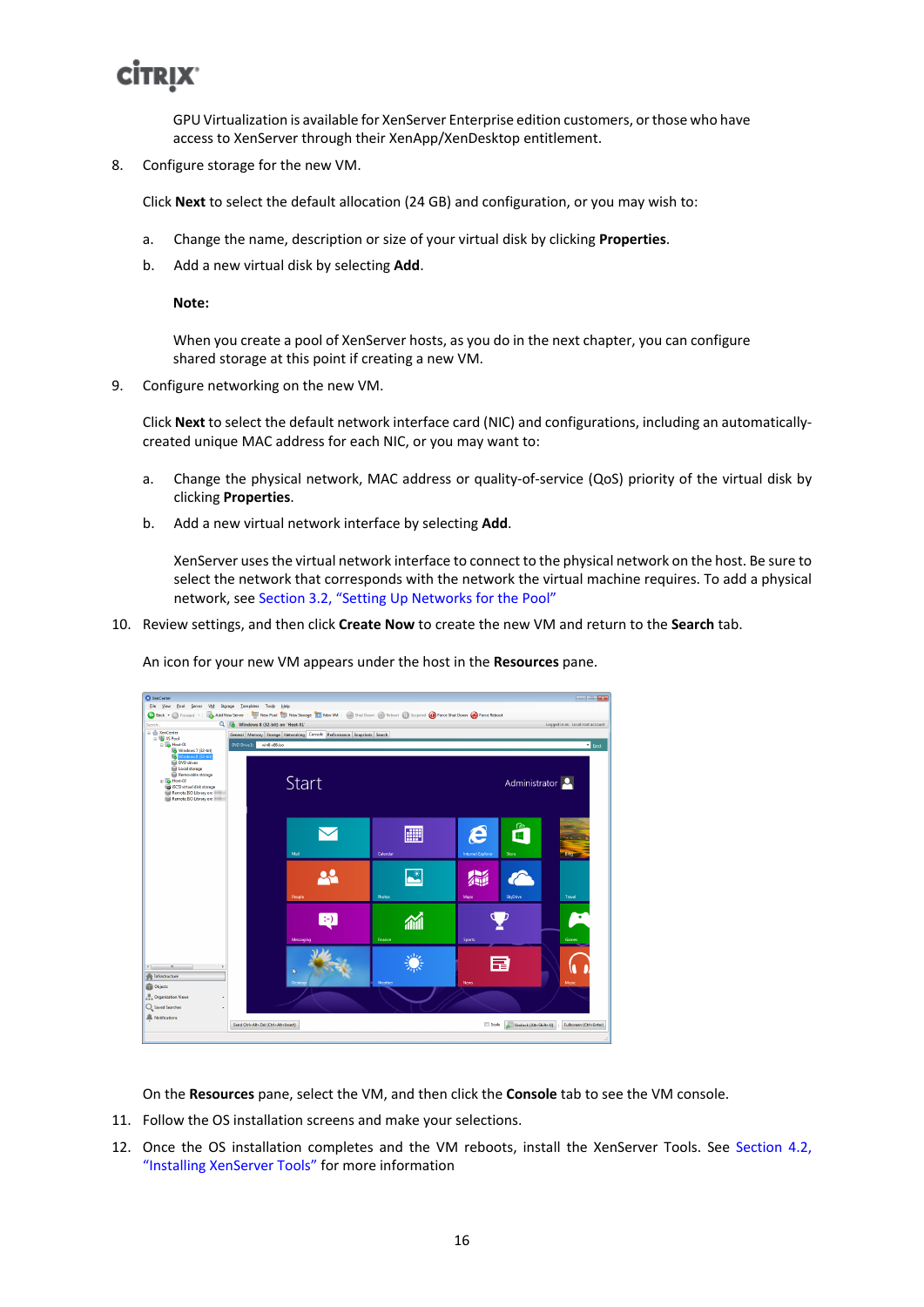### <span id="page-19-0"></span>**4.2. Installing XenServer Tools**

XenServer Tools provide high performance I/O services without the overhead of traditional device emulation. XenServer Tools consists of I/O drivers (also known as Paravirtualized drivers or PV drivers) and the Management Agent. XenServer Tools must be installed on each VM in order for the VM to have a fully-supported configuration. A VM will function without them, but performance will be significantly hampered. XenServer Tools also enable certain functions and features, including cleanly shutting down, rebooting, suspending and live migrating VMs.

#### **Warning:**

You must install XenServer Tools for each Windows VM. Running Windows VMs without XenServer Tools is *not* supported.

**To install XenServer Tools:**

1. Select the VM in the Resources pane, right-click, and then click **Install XenServer Tools** on the shortcut menu. Alternatively, on the VM menu, click **Install XenServer Tools**.

Or

On the General tab of the VM, click **Install I/O drivers and Management Agent**.

**Note:**

When you install XenServer Tools on your VM, you will be installing both I/O drivers (PV drivers) and the Management Agent

- 2. If AutoPlay is enabled for the VM's CD/DVD drive, installation will start automatically after a few moments. The process installs the I/O drivers and the Management Agent, and reboots the VM as required.
- 3. If AutoPlay is not enabled, the XenServer Tools installer displays the installation options. Click **Install XenServer Tools** to continue with the installation. This mounts the XenServer Tools ISO (guest-tools.iso) on the VM's CD/DVD drive.
- 4. Click **Run setup.exe** to begin XenServer Tools installation and restart the VM when prompted to complete the installation process.

**Note:**

I/O drivers will be automatically installed on a Windows VM that has the ability to receive updates from Windows Update. However, we recommend that you install the XenServer Tools package to install the Management Agent, and to maintain supported configuration.

The ability to receive I/O drivers from Windows Update and the automatic updating of the Management Agent features are available for XenServer Enterprise edition customers, or those who have access to XenServer through XenApp/XenDesktop entitlement. For more information about updating XenServer Tools from Windows Updates, see the *XenServer Installation Guide*.

Once you have installed the XenServer Tools, you can customize your VM by installing applications and performing any other configurations. If you would like to create multiple VMs with similar specifications, you can do so quickly by making a template from the existing VM and then creating new VMs from that template. For more information, see [Section 4.4, "Creating VM Templates"](#page-20-0).

### <span id="page-19-1"></span>**4.3. Migrating Running VMs between Hosts in a Pool**

Using XenMotion (live migration), you can move a running VM from one host to another in the same pool, and with virtually no service interruption. Where you decide to migrate a VM to depends on how you configure the VM and pool.

**To migrate a running VM**

1. On the **Resources** pane, select the VM that you want to move.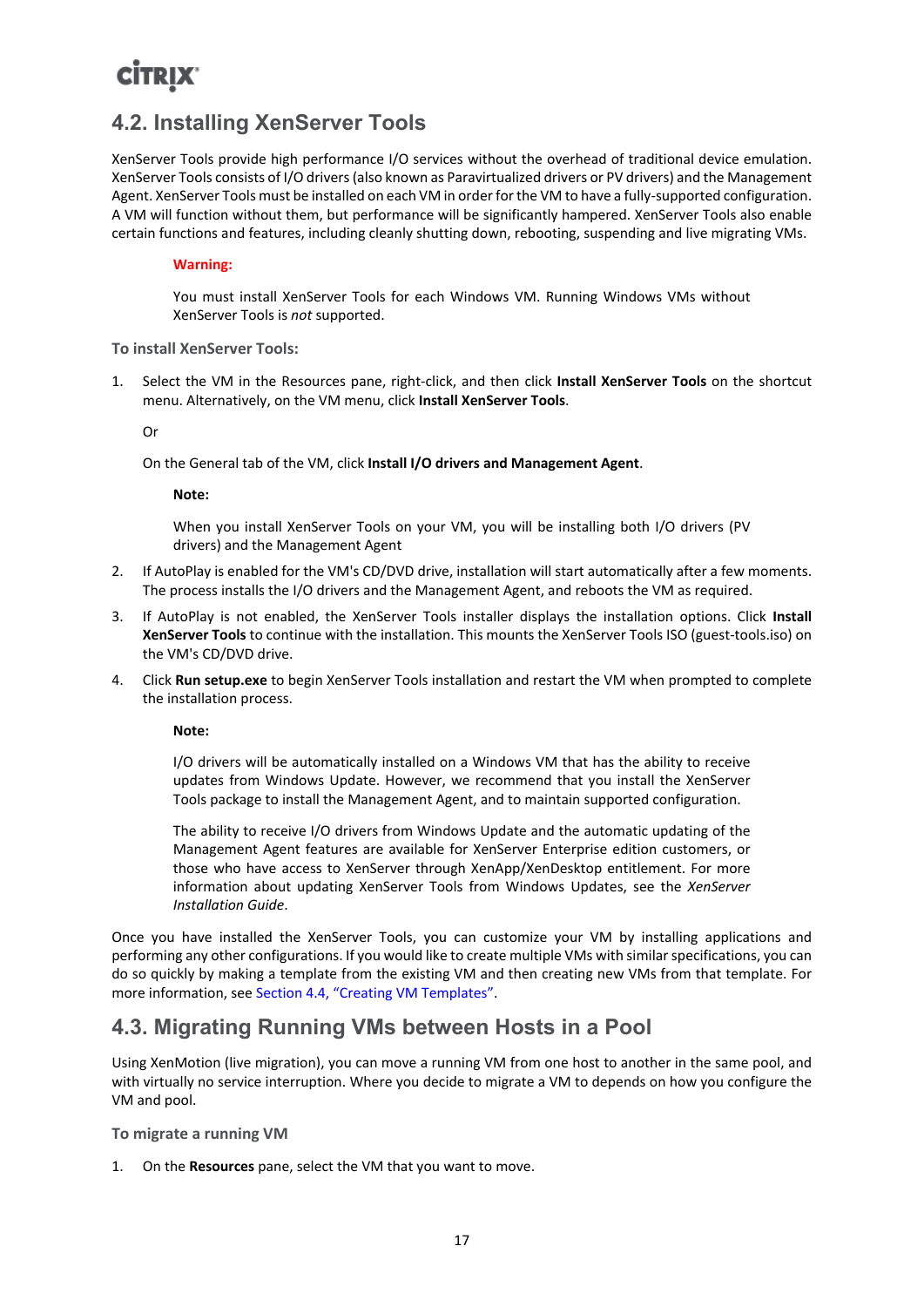#### **Note:**

Make sure that the VM you migrate does not have local storage.

2. Right-click the VM icon, point to **Migrate to Server**, and then select the new VM host.

#### **Tip:**

You can also drag and drop the VM onto the target host.



<span id="page-20-0"></span>3. The migrated VM displays under the new host in the **Resources** pane.

### **4.4. Creating VM Templates**

There are a number of ways to create a VM template from an existing Windows VM, each with its individual benefits. This section focuses on two methods: converting an existing VM into a template, and creating a template from a snapshot of a VM. In both cases, the VM template preserves the customized configuration of the original VM or VM snapshot and can then be used to quickly create new, similar VMs. This section demonstrates how to make new VMs from these templates.

Before you create a template from an existing VM or VM snapshot, Citrix recommends that you run the Windows utility Sysprep on the original VM. In general, running Sysprep prepares an operating system for disk cloning and restoration. Windows OS installations include many unique elements per installation (including, Security Identifiers and computer names), and these elements must stay unique and not be copied to new VMs. If copied, confusion and problems are likely to arise. Running Sysprep avoids these problems by allowing the generation of new, unique elements for the new VMs.

#### **Note:**

Running Sysprep may not be as necessary for basic deployments or test environments as it is for production environments.

For more information about Sysprep, see your Windows documentation. It is also best to refer to your product documentation for a detailed procedure of running this utility, as it will differ depending on the version of Windows installed.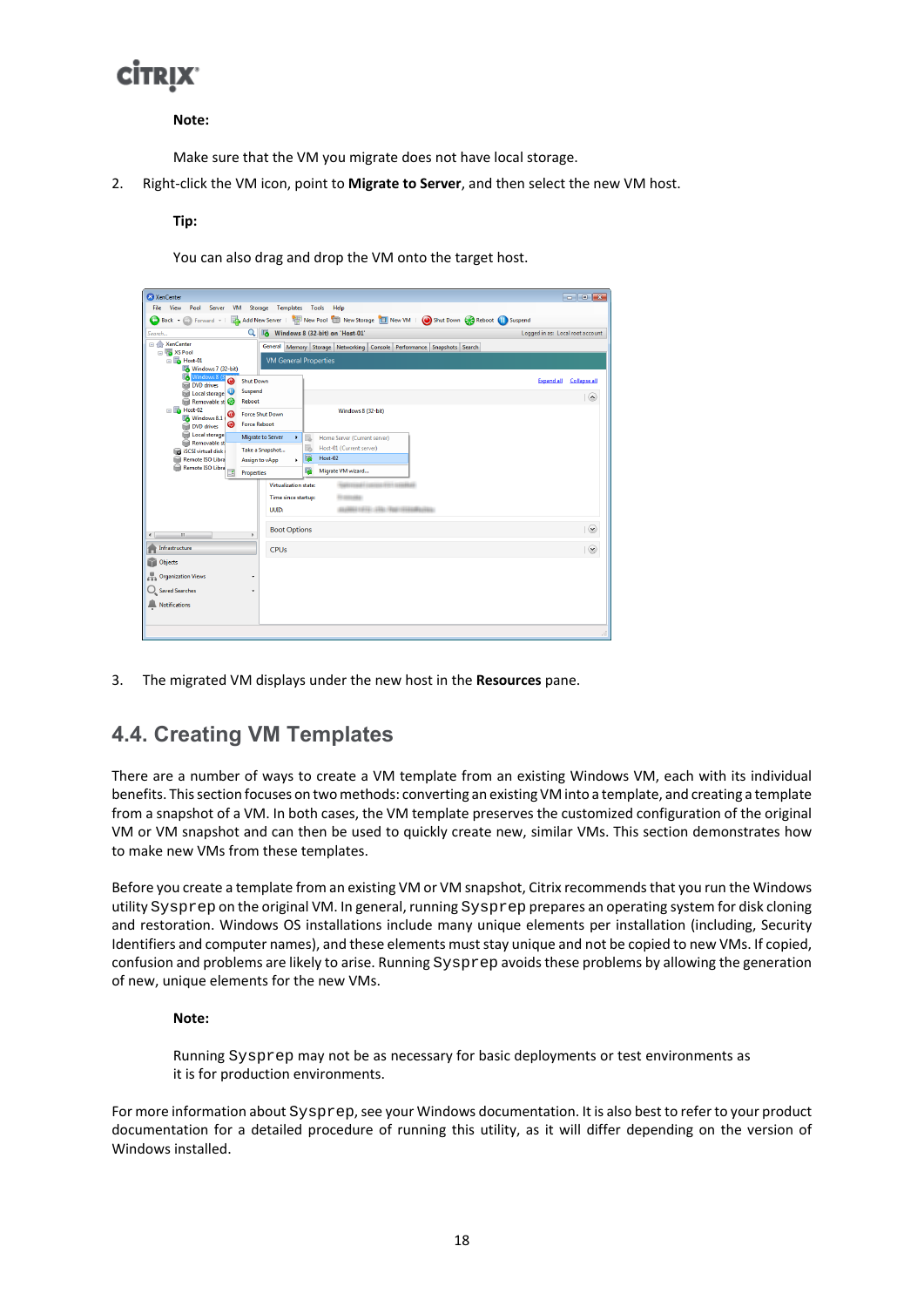### <span id="page-21-0"></span>**4.4.1. Creating a VM Template from an Existing VM**

**To create a VM template from an existing VM:**

#### **Warning:**

When you create a new template from an existing VM, the original VM will be *replaced* by the new template. The VM will no longer exist.

- 1. Shut down the VM that you wish to convert.
- 2. On the **Resources** pane, right-click the VM, and select **Convert to Template**.
- 3. Click **Convert** to confirm.

Once you create the template, the new VM template appears in the **Resources** pane, replacing the existing VM.

#### <span id="page-21-1"></span>**4.4.2. Creating a VM Template from a VM Snapshot**

**To create a template from a snapshot of a VM:**

- 1. On the **Resources** pane, select the VM. Click the **Snapshots** tab, and then **Take Snapshot**.
- 2. Enter a name and an optional description of the new snapshot. Click **Take Snapshot**.
- 3. Once the snapshot finishes and the icon displays in the **Snapshots** tab, select the icon.



- 4. On the **Actions** drop-down list, choose **Save as a Template**.
- <span id="page-21-2"></span>5. Enter a name for the template, and then click **Create**.

### **4.5. Creating VMs from a VM Template**

**To create a new VM from a customized VM template:**

1. On the XenCenter **Resources** pane, right-click the template, and select **New VM wizard**.

The New VM wizard opens.

2. Follow the New VM wizard to create a VM from the selected template.

**Note:**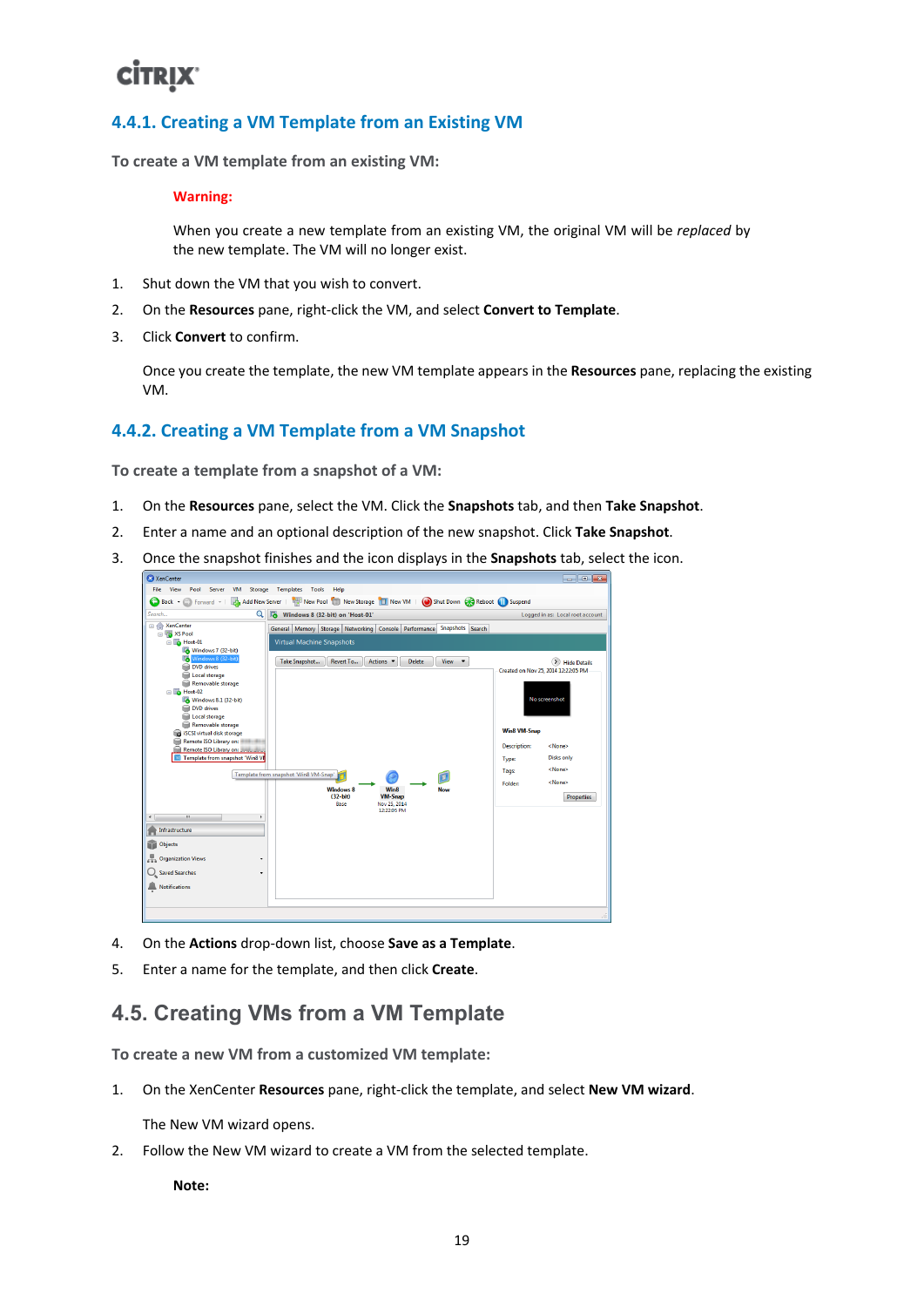When the wizard prompts you for an OS installation media source, select the default and continue.

The new VM will appear in the **Resources** pane.

If you are using a template created from an existing VM, you also have the option to select **Quick Create**. This option does not take you through the New VM wizard, but rather instantly creates and provisions a new VM using all the configuration settings specified in your template.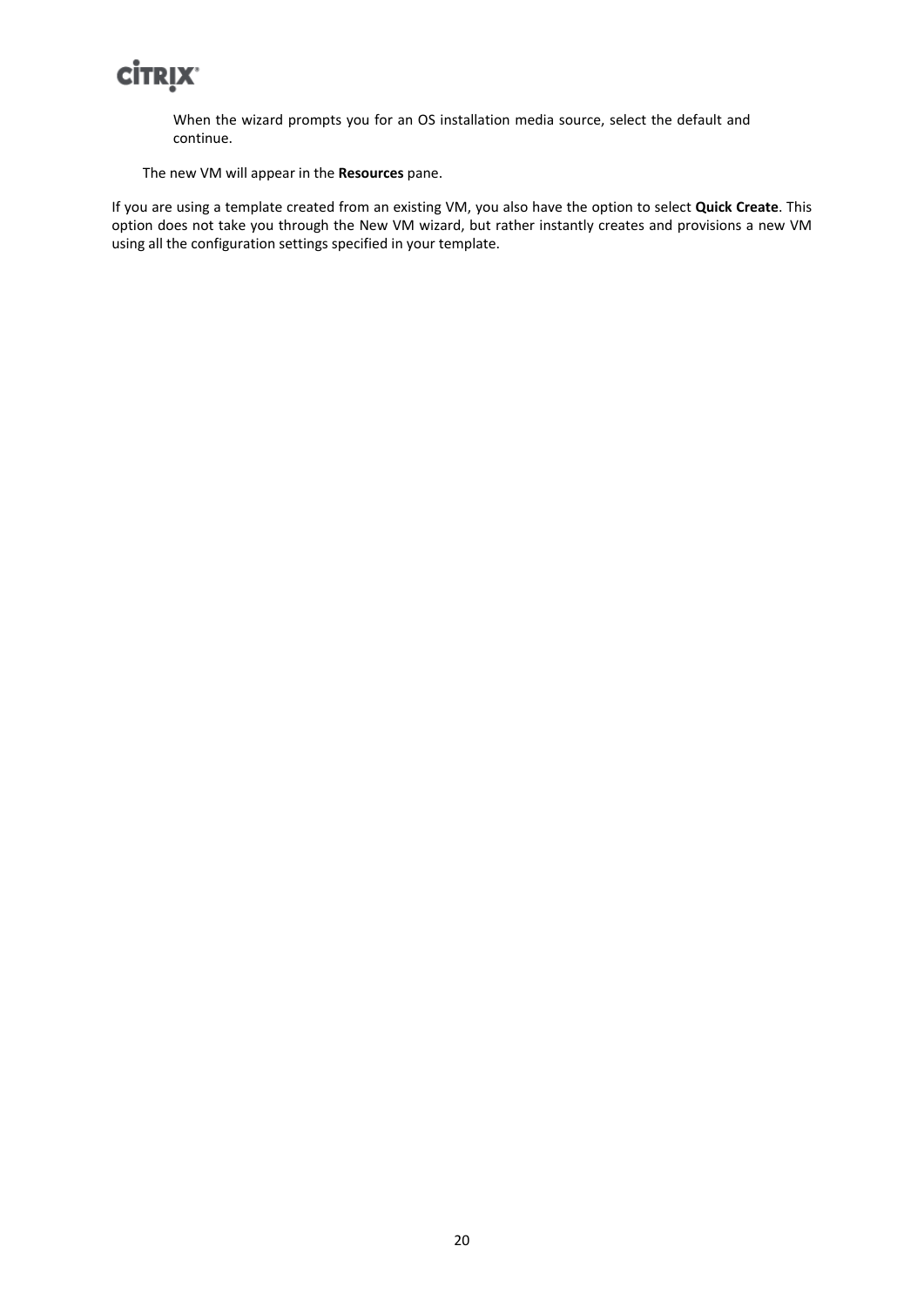## <span id="page-23-0"></span>**Appendix A. System Requirements**

### <span id="page-23-1"></span>**A.1. System Requirements**

XenServer requires at least two separate physical x86 computers: one to be the XenServer host and the other to run the XenCenter application. The XenServer host computer is dedicated entirely to the task of running XenServer — hosting VMs — and is **not** used for other applications.

#### **Warning:**

The installation of any third party software directly on the XenServer host (i.e. into the dom0 control domain) is not supported, except where it is supplied as a supplemental pack and is explicitly endorsed by Citrix.

The computer that runs XenCenter can be any general-purpose Windows computer that satisfies the hardware requirements and can be used to run other applications.

### <span id="page-23-2"></span>**A.1.1. XenServer Host System Requirements**

While XenServer will generally be deployed on server-class hardware, XenServer is also compatible with many models of workstations and laptops. For a comprehensive XenServer hardware compatibility list, see [http://](http://www.citrix.com/xenserver/hcl) [www.citrix.com/xenserver/hcl](http://www.citrix.com/xenserver/hcl). The following describes the recommended XenServer hardware specifications.

The XenServer host must be a 64-bit x86 server-class machine devoted to hosting VMs. This machine will run an optimized and hardened Linux partition with a Xen-enabled kernel which controls the interaction between the virtualized devices seen by VMs and the physical hardware.

XenServer can make use of:

- up to 5TB of RAM
- up to 16 NICs
- up to 288 logical processors per host.

#### **Note:**

The maximum number of logical processors supported differs by CPU. Consult the *[XenServer](http://www.citrix.com/xenserver/hcl) [Hardware Compatibility List](http://www.citrix.com/xenserver/hcl)* (HCL) for more details.

The system requirements for the XenServer host are:

| <b>CPU<sub>s</sub></b> | One or more 64-bit x86 CPU(s), 1.5GHz minimum, 2 GHz or faster multicore CPU<br>recommended                                                                                                                                                                   |
|------------------------|---------------------------------------------------------------------------------------------------------------------------------------------------------------------------------------------------------------------------------------------------------------|
|                        | To support VMs running Windows, an Intel VT or AMD-V 64-bit x86-based system with one<br>or more CPU(s) is required.                                                                                                                                          |
|                        | Note:                                                                                                                                                                                                                                                         |
|                        | To run Windows VMs, hardware support for virtualization must be<br>enabled on the XenServer host. This is an option in the BIOS. It is<br>possible your BIOS might have virtualization support disabled. Consult<br>your BIOS documentation for more details. |
|                        | To support VMs running supported paravirtualized Linux, a standard 64-bit x86-based<br>system with one or more CPU(s) is required.                                                                                                                            |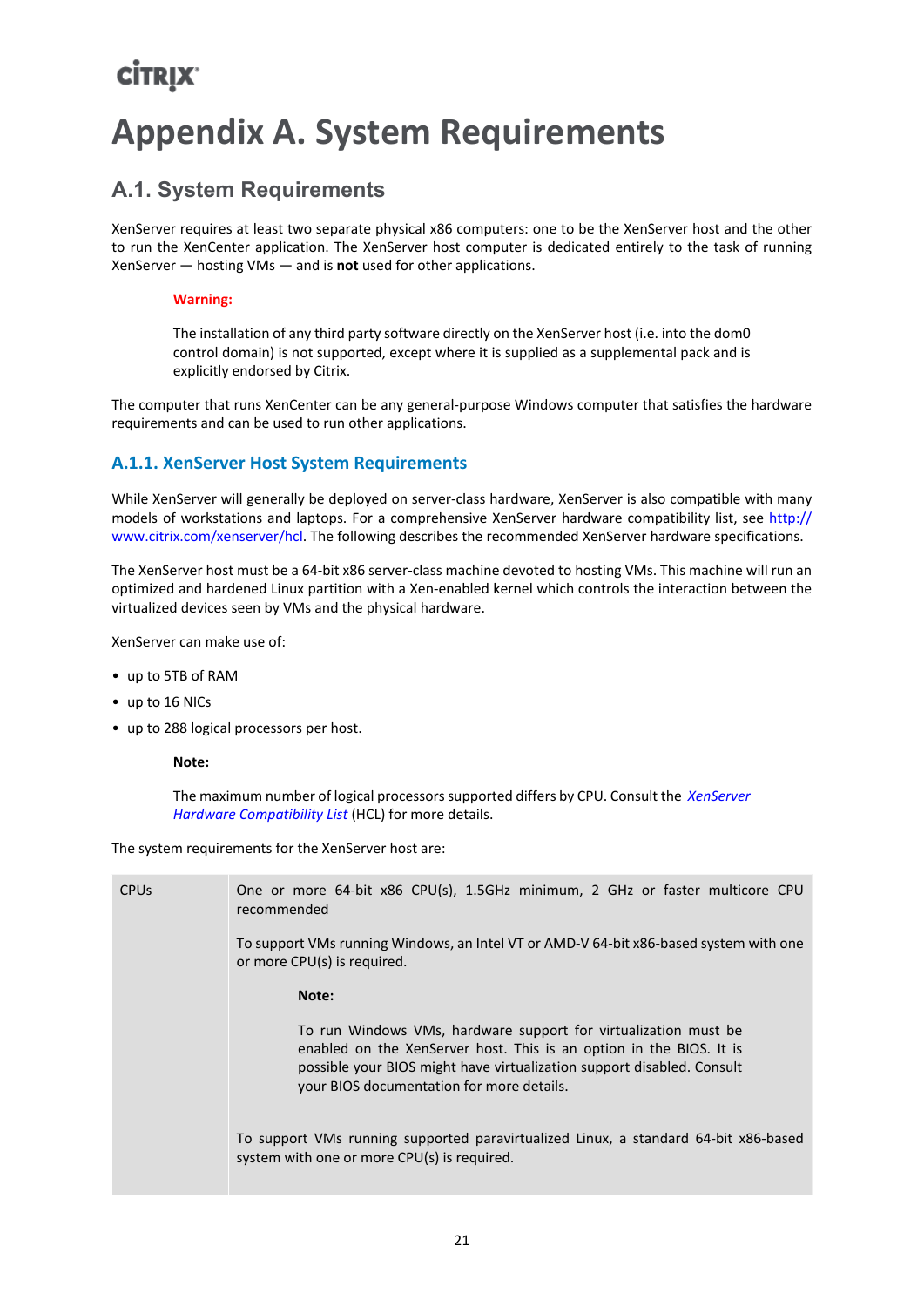| <b>RAM</b>     | 2GB minimum, 4GB or more recommended                                                                                                                                                                                                                                                        |
|----------------|---------------------------------------------------------------------------------------------------------------------------------------------------------------------------------------------------------------------------------------------------------------------------------------------|
| Disk Space     | Locally attached storage (PATA, SATA, SCSI) with 46GB of disk space minimum, 70GB of disk<br>space recommended, or SAN via HBA (not through software) if installing with multipath<br>boot from SAN (see http://hcl.vmd.citrix.com for a detailed list of compatible storage<br>solutions). |
| <b>Network</b> | 100Mbit/s or faster NIC. One or more gigabit, or 10 gigabit NIC(s) is recommended for faster<br>P2V and export/import data transfers and VM live migration.                                                                                                                                 |
|                | For redundancy, multiple NICs are recommended. The configuration of NICs will differ<br>depending on the storage type. See vendor documentation for details.                                                                                                                                |

#### **Note:**

In some support cases, serial console access is required for debug purposes. Therefore, when setting up a XenServer configuration, it is recommended that serial console access is configured. For hosts that do not have physical serial port (such as a Blade server) or where suitable physical infrastructure is not available, customers should investigate if an embedded management device, such as Dell DRAC or HP iLO can be configured. For more information on setting up serial console access, see CTX121442, *[How to Set Up a Serial Cable](http://support.citrix.com/article/CTX121442) [for Troubleshooting on XenServer](http://support.citrix.com/article/CTX121442)*.

#### <span id="page-24-0"></span>**A.1.2. XenCenter System Requirements**

The system requirements for XenCenter are:

| Operating<br>System      | Windows 8.1, Windows 8, Windows 7 SP1, Windows Vista SP2, Windows Server 2012R2,<br>Windows Server 2012, Windows Server 2008R2 SP1, Windows Server 2008 SP2 |
|--------------------------|-------------------------------------------------------------------------------------------------------------------------------------------------------------|
| .NET<br><b>Framework</b> | Version 4.5                                                                                                                                                 |
| CPU Speed                | 750MHz minimum, 1GHz or faster recommended                                                                                                                  |
| <b>RAM</b>               | 1GB minimum, 2GB or more recommended                                                                                                                        |
| Disk Space               | 100MB minimum                                                                                                                                               |
| <b>Network</b>           | 100Mb or faster NIC                                                                                                                                         |
| Screen<br>Resolution     | 1024x768 pixels, minimum                                                                                                                                    |

XenCenter is compatible with all versions of XenServer from 6.0 onwards.

#### <span id="page-24-1"></span>**A.1.3. Supported Guest Operating Systems**

For a list of supported VM operating systems, see the *XenServer Virtual Machine User's Guide*.

### <span id="page-24-2"></span>**A.2. Pool Requirements**

A resource pool is a homogeneous or heterogeneous aggregate of one or more servers, up to a maximum of 16. Before you create a pool or join a server to an existing pool, you should make sure that the requirements identified below are satisfied for all the servers in the pool.

#### **Hardware requirements**

All of the servers in a XenServer resource pool must have broadly compatible CPUs, that is: